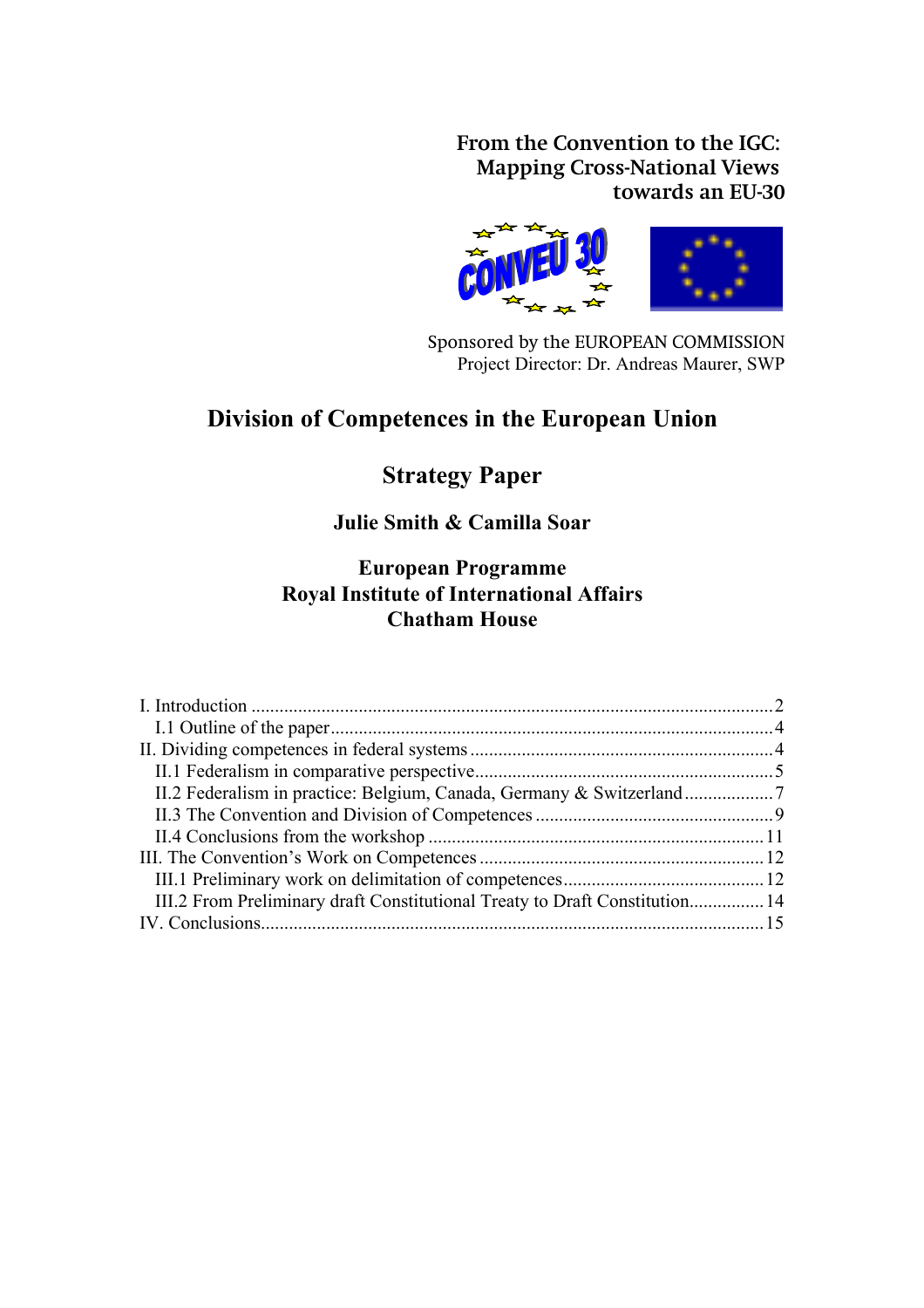# <span id="page-1-0"></span>**I. Introduction**

'Who governs?' is one of the most crucial questions to be addressed by any political system. It is a question that the European Union managed to avoid for half a century. Now, however, it has become a key component of the deliberations of the Convention on the Future of Europe chaired by former French President Valéry Giscard d'Estaing and will be so again in the forthcoming Intergovernmental Conference due to open in Autumn 2003.

It is one of the unusual features of the European Union that the division of competences between the Union and the component states is not clearly defined.<sup>[1](#page-1-1)</sup> While most analysts and practitioners can agree that the Union may act only when granted the right to do so by the Member States, it is frequently asserted that the Union or 'Brussels' plays too large a role in people's lives, delving into the 'nooks and crannies' where it is not wanted. Yet, at the same time, it seems that the citizens of Europe would like the Union to be **more** active in certain fields, notably in foreign policy, something that Member State governments have seemed reluctant to accept in practice if not rhetorically.

That the powers or 'competences' of the Union are not well-defined should come as no surprise to students of European integration. After all, it has been asserted that the founding fathers, particularly Jean Monnet, favoured a form of incremental functionalist integration.<sup>2</sup> It was not the expectation that the Union, or Community as it was then called, should be granted widespread powers on day one. The scholars of neofunctionalism who followed the process in the 1950s and '60s expected 'spillover' from one policy sector to another, as initially seemed to happen with the progression from coal and steel to atomic energy.<sup>3</sup> By the mid-1960s, however, it had become quite clear that integration would not progress as smoothly or automatically as some of its protagonists had hoped. Instead, member state governments continued to be the gatekeepers of decision-making power: the EC/U could only exercise power where the member states chose to grant it; in many areas it chose not to do so.<sup>4</sup>

Over the years, the European Union has acquired competences in many areas, notably those around the internal market. However, in moves apparently in the opposite direction, the Treaty on European Union (TEU) introduced the principle of 'subsidiarity' (that decisions

<span id="page-1-1"></span>l 1 As the Praesidium of the Convention has noted, 'The existing system of delimitation of competence was established according to objectives to be achieved and means for achieving those objectives.' European Convention Secretariat, *Delimitation of competence bewteen the European Union and the Member States – Existing system, problems and avenues to be explored*, CONV 47/02 (Brussels: 15 May 2002), hereafter CONV 47/02.

<span id="page-1-2"></span><sup>2</sup> For discussions of Monnet's approach see, for example, Roy Pryce, ed., *The Dynamics of European Union* (London: Croon Helm, 1987), Chapters 1 and 2; Kevin Featherstone, 'Jean Monnet and te "Democratic Deficit" in the European Union', *Journal of Common Market Studies*, Vol. 32, No. 2, June 1994, pp. 149-70; William Wallace and Julie Smith, 'Democracy or Technocracy? European Integration and the Problem of Popular Consent', *West European Politics*, Special Issue on *The Crisis of Representation in Europe*, ed. Jack Hayward, Vol. 18, No. 3, July 1995, pp. 137-57

<span id="page-1-3"></span><sup>3</sup> On the neofunctionalist writers, see Leon Lindberg and Stuart Scheingold,eds., *Europe's Would-be Polity* (Englewood Cliffs, NF: Prentice Hall, 1970) and Ernst B. Haas, *The Uniting of Europe: Political, Social and Economic Forces, 1950-57* (London: Stevens, 1958).

<span id="page-1-4"></span><sup>4</sup> The issue came to a head in 1965 when Commission President Walter Hallstein sought to speed up the transitional period, which would have resulted in a move to qualified majority voting (QMV) as envisaged in the Treaty of Rome. President de Gaulle of France was not ready for such a move. There followed a period of the 'empty chair' when France effectively stalled EC business by refusing to take its seat in the Council of Ministers. The solution was the Luxembourg Compromise of 1966 which ensured that the vast majority of decisions were taken by unanimity until the mid-1980s when the Single European Act altered the decisionmaking procedures to include QMV in a number of areas. Thus for almost two decades the neofunctionalists' expectations appeared to be fundamentally flawed as member states demonstrated their reluctance to cede any more powers to the Community. Yet if governments would not cede powers, the European Court of Justice pursued a federalist approach to interpreting Community law in a series of landmark rulings, notably Costa v. ENEL and Van Gend en Loos. FULL REFS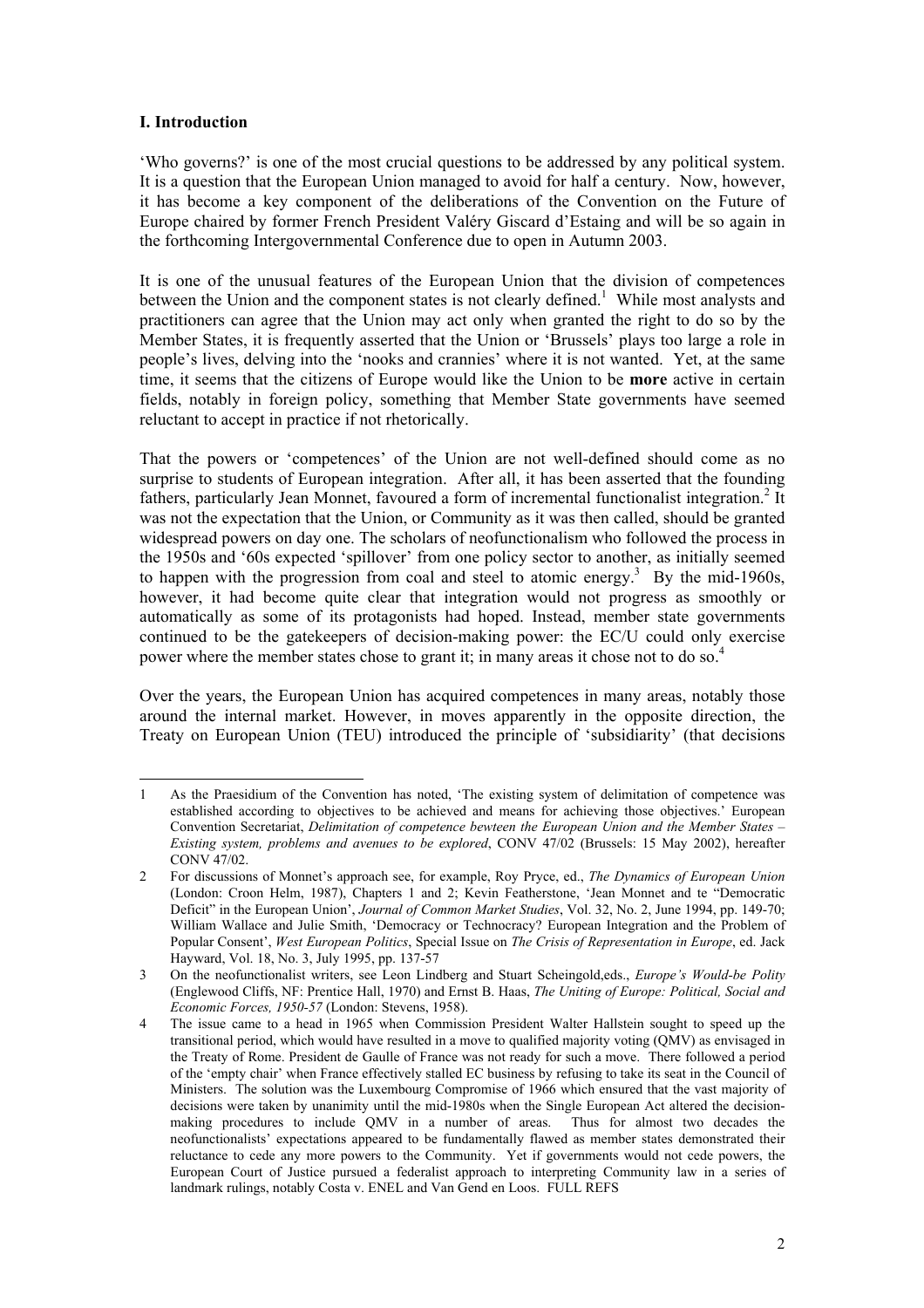should be taken as close as possible to the citizen), while the Treaty of Amsterdam has a Protocol on the Application of the Principle of Subsidiarity and Proportionality, the latter concept requiring that 'any action by the Community shall not go beyond what is necessary to achieve the objectives of the Treaty'.<sup>[5](#page-2-0)</sup> Principles designed to limit the powers of the Union had thus been adopted.<sup>6</sup> Nevertheless, the way powers or competences are allocated to the Union has remained opaque, hard even for experts to understand, far less the average European citizen.

The European Council finally realized the need to address the issue in the 2000 Intergovernmental Conference, which culminated in the Treaty of Nice. However, rather than agreeing fundamental reform of the Union at that time, the Heads of State and Government meeting in Nice in December 2000 issued a Declaration on the future of Europe, which 'call[ed] for a deeper and wider debate about the future of the European Union'.<sup>[7](#page-2-2)</sup> The Declaration outlined certain questions to be addressed by the Swedish and Belgian presidencies, the European Parliament and the Commission, as preparations for a new Intergovernmental Conference in 2004. In particular the question of 'how to establish and monitor a more precise delimitation of powers between the European Union and the Member States, reflecting the principle of subsidiarity' was to be addressed.<sup>[8](#page-2-3)</sup>

In accordance with the Nice requirement[s,](#page-2-4)<sup>9</sup> the European Council meeting in Laeken in December 2001 outlined the framework for a Convention on the future of Europe that would prepare the way for the next Intergovernmental Conference and also produced a Declaration on the Future of the Union.<sup>10</sup> The Declaration noted the need to bring Europe 'closer to it citizens' but at the same time recognized that there is a fundamental mismatch between what the Union actually does and what its citizens believe it should do.<sup>11</sup> This is not simply a case of saying that the Union has too many powers; it is perceived as being too involved in details best left to members states and regions while at the same time failing to tackle many issues that its citizens would like to see tackled at the European level, notably 'justice and security, action against cross-border crime, control of migration flows and reception of asylum seekers and refugees from far-flung war zones…employment and combating poverty and social exclusion...foreign affairs, security and defence'.<sup>12</sup>

<span id="page-2-0"></span>l 5 Protocol on the Application of the Principle of Subsidiarity and Proportionality, reprinted in Andrew Duff, ed., *The Treaty of Amsterdam – Text and Commentary* (London: Federal Trust for Education and Research, 1997), p. 293.

<span id="page-2-1"></span><sup>6</sup> It is important to recall, however, that the subsidiarity principle is open to interpretation - how close a decision needs to be taken to the citizen is, to some extent, a value judgment. Moreover, as paragraph (3) of the Protocol on the Application of the Principle of Subsidiarity and Proportionality states: The principle of subsidiarity does not call into question the powers conferred on the European Community by the Treaty, as interpreted by the Court of Justice. The criteria referred to in the second paragraph of Article 3b shall relate to areas for which the Community does not have exclusive competence. The principle of subsidiarity provides a **guide** as to how those powers are to be exercised at the Community level. Subsidiarity is a dynamic concept and should be applied in the light of the objectives set out in the Treaty. **It allows Community action within the limits of its powers to be expanded where circumstances so require, and, conversely, to be restricted or discontinued where it is no longer justified**.' Ibid, pp. 293-4 (Emphasis added).

<span id="page-2-2"></span><sup>7</sup> In the Treaty of Nice amending the Treaty on European Union, the Treaties establishing the European Communities and certain related acts brought about fairly significant reforms in terms of the weighting of membership of the various institutions to prepare the Union for enlargement to 27 but it did not undertake the sort of root and branch reforms to the Union's decision-making processes that many deemed necessary if the enlarged Union was to function effectively. The Declaration on the future of the Union may be found at the end of the Treaty.

<span id="page-2-3"></span><sup>8</sup> Declaration on the future of the Union, para. 5.

<span id="page-2-4"></span>Ibid. para. 4.

<span id="page-2-5"></span><sup>10</sup> See European Council, *Presidency Conclusions of the European Council Meeting in Laeken,14 and 15 December 2001*. The Laeken Declaration on the Future of the European Union is at Annex 1.

<span id="page-2-6"></span><sup>11</sup> European Council, *Presidency Conclusions of the European Council Meeting in Laeken,14 and 15 December 2001*, pp. 20-1.

<span id="page-2-7"></span><sup>12</sup> Ibid.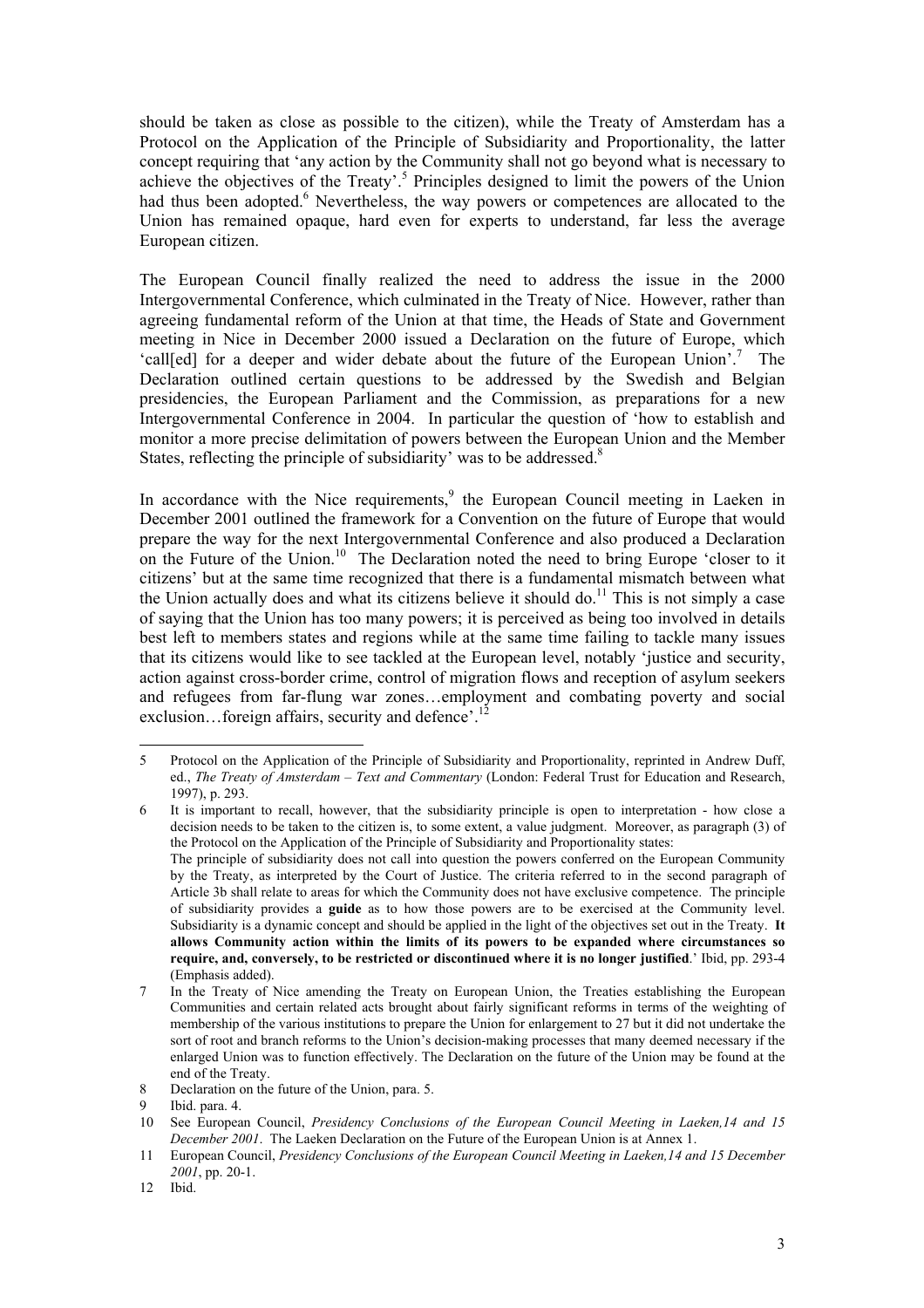Thus, the Declaration concluded that it was important to improve the divisions and definitions of competence in the EU and to make them more transparent.<sup>13</sup> This, the Declaration acknowledged, might 'lead both to restoring tasks to the Member States and to assigning new missions to the Union, or to the extension of existing powers'.<sup>14</sup> In order to clarify matters for the citizens, the Declaration speculated on whether it would be possible to distinguish between 'three types of competence: the exclusive competence of the Union, the competence of the Member States and the shared competence of the Union and the Member States.'[15](#page-3-4) Related to this, the Declaration stipulated that it was also necessary to determine whether there should be any reorganization of competence, noting the danger of creeping competence to the Union and at the same time the danger that the dynamic of integration could stall.<sup>16</sup> The Declaration thus set the framework for the first systematic analysis of division of competences between the Union and its member states.

### <span id="page-3-0"></span>**I.1 Outline of the paper**

In the framework of the CONVEU-30 network, kindly supported by the European Commission under the 'Public debate on the future of Europe Programme' and the Foreign and Commonwealth Office, the Royal Institute of International Affairs convened a workshop on 'Governing Together in the New Europe: divisions of competences and federal models'. The aim of the workshop was to consider the nature of other, federal, models of governance and to consider parallels with and lessons for the European Union in the light of the Convention's discussions on the division of competences in the Union. This paper outlines the key points made in the workshop and then outlines the Convention's work on divisions of competence, looking at the initial work undertaken by the Praesidium and various working groups, notably the Working Group on complementary competences, and outlining the approach taken in the draft constitution presented to the European Council meeting at Thessaloniki on 20 June 2003. It concludes by outlining some of the outstanding questions that member states will have to address in the forthcoming Intergovernmental Conference.

# <span id="page-3-1"></span>**II. Dividing competences in federal systems**

The challenges the EU faces in allocating competences are not new - they reflect something that every federal system of government has had to do. Of course, few people would claim that the EU is a federation or federal state. Yet many argue that it has federal elements. Are there then lessons for the European Union to learn from any existing systems of governance? This was the main question addressed at a workshop organized in the CONVEU-30 framework at Robinson College, Cambridge on 12/13 April 2003. The workshop focused on three broad themes:

- a comparative analysis of federalism
- cases studies of four federal or confederal systems: Belgium, Canada, Germany, and Switzerland
- division of competences in the EU in the light of the Convention on the future of Europe

<span id="page-3-2"></span><sup>13</sup> For other aspects of the work of the Convention see www.swp-berlin.org/projekte/conveu-30.html

<span id="page-3-3"></span><sup>14</sup> *Presidency Conclusions, December 2001*, p.21.

<span id="page-3-4"></span><sup>15</sup> Ibid.

<span id="page-3-5"></span><sup>16</sup> Ibid.,p. 22.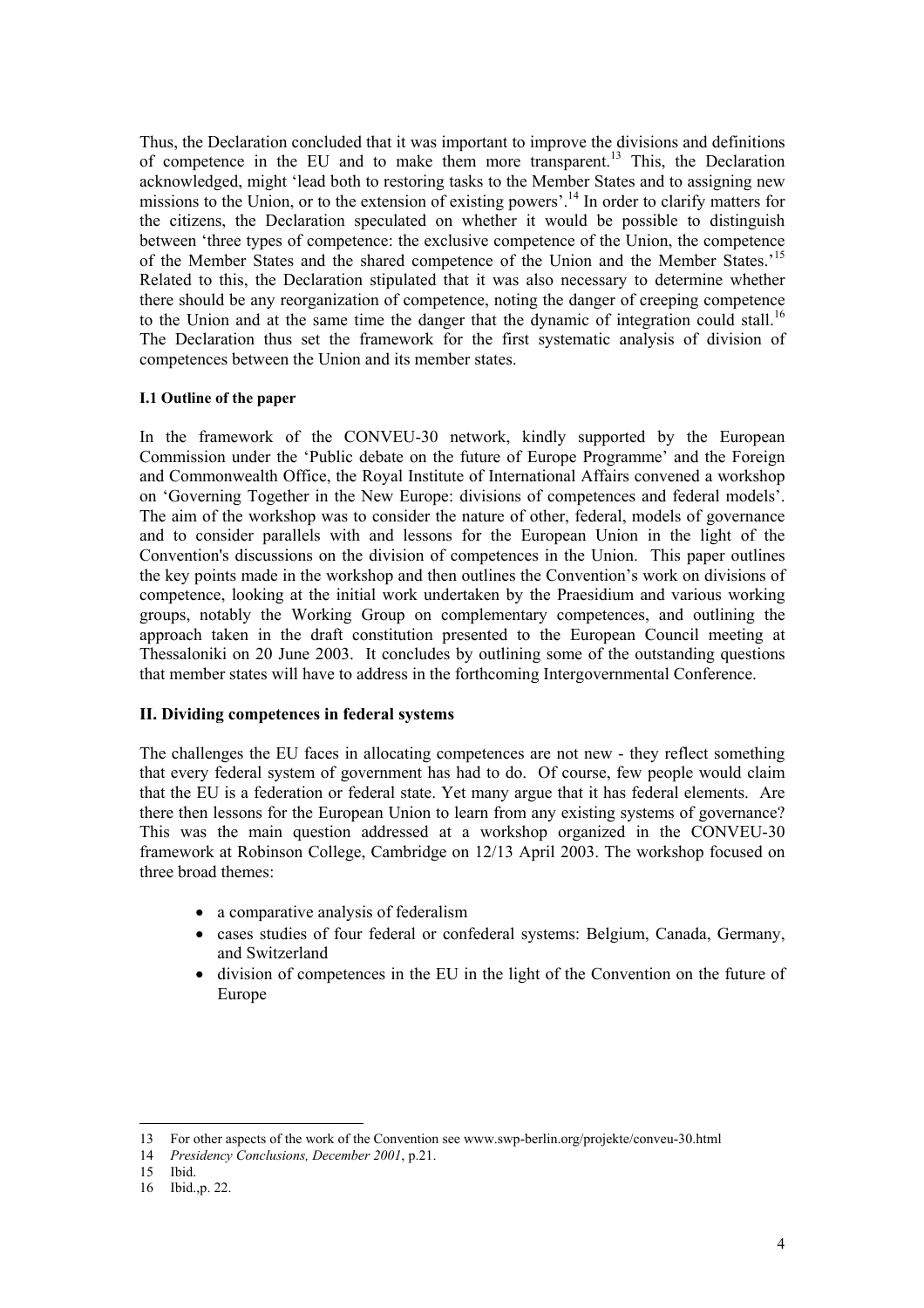In particular, speakers considered whether the Union could be seen in any way to approximate to a federal system, particularly with respect to the division of competences, and what implications this might have. $17$ 

### <span id="page-4-0"></span>**II.1 Federalism in comparative perspective**

l

Professor Vernon Bogdanor reminded the audience that Dicey had viewed a federal state as 'a political contrivance to reconcile national unity with state power', where 'national' refers to the federal level and 'state' to the component units. K C Wheare's definition of federalism requires that two governments be independent and co-ordinate within their own spheres, generally set out by the division of competences codified in a constitution, which is supreme. In the EU, states' law-making powers are limited but the powers of the Union can be extended only by the European Council i.e. by member states acting jointly and unanimously.<sup>18</sup> Residual rights do lie with the EU but there is no equivalent to the 10<sup>th</sup> Amendment of the US Constitution. The Commission can be seen as a federal institution because it is independent of the states, but, Bogdanor argued, the EU is not a federal state even though it exemplifies K C Wheare's federal principle; the principle alone is not sufficient.

The EU can be seen as a union of states, set up *by states*, in contrast to the US, which was established by the people. It is important to distinguish between a federation and a federal union of states; in the latter component states delegate certain powers to a higher body, in order to make external relations into internal ones, especially regarding defence. A confederation, unlike a federation, permits component states to have different forms of government, which is precisely what the EU has. The Union might be an economic federation, but it does not even approximate to a confederation in the foreign and defence policy fields and recent events in Iraq have not made cooperation in these fields any more likely. Thus, the EU seems closer to the German Zollverein whose competences included competition, trade and an internal market; there was also a common currency alongside national currencies.

Bogdanor argued that an act of will was needed in order to create a federation; one would not just 'naturally' come about. Indeed, it is necessary for sentiments to favour union rather that national identity for a federation to come about and such sentiment needs to be developed. Perhaps a single European consciousness could develop by way of confederation, as happened in Switzerland, but so far, it was pointed out, 'The EU has gone ahead of the consciousness of European peoples'. In both Switzerland and the USA, coercion was necessary to create the federation, which is something that would obviously be unacceptable now. In any case, it is worth remembering that the Founding Fathers did not talk about setting up a federation but rather a 'system to solve problems', as was indeed the case in the early years of European integration.

For a federation to function, a component unit needs to be in some way subordinate to the higher union, although it is possible for the federal level to build a nation from the top down. A stumbling block in the EU at present is that small states are concerned about being dominated by the large member states, which would not occur in a genuine federation where states retain autonomy. Traditional conceptions of federation do not fit the EU perfectly.

<span id="page-4-1"></span><sup>17</sup> A full version of the workshop report and the papers presented are available at *http://www.riia.org/index.php?id=97*

<span id="page-4-2"></span><sup>18</sup> The situation is a little more complicated in that Article 308 is sometimes perceived to be a way of expanding the Union's competences. The Convention's Working Group on complementary competences was at pains to ensure that it be made clear that Article 308 cannot be used 'as the basis for widening the scope of [Union powers] powers beyond the general [Treaty] framework' or 'be used as a basis for the adoption of provisions whose effect would, in substance be to amend the Treaty' (Convention Secretariat, *Final report of Working Group V ['Complementary Competences'] CONV 375/02 Rev 1 (Brussels: 4* November 2002), p. 15, quoting Opinion 2/94.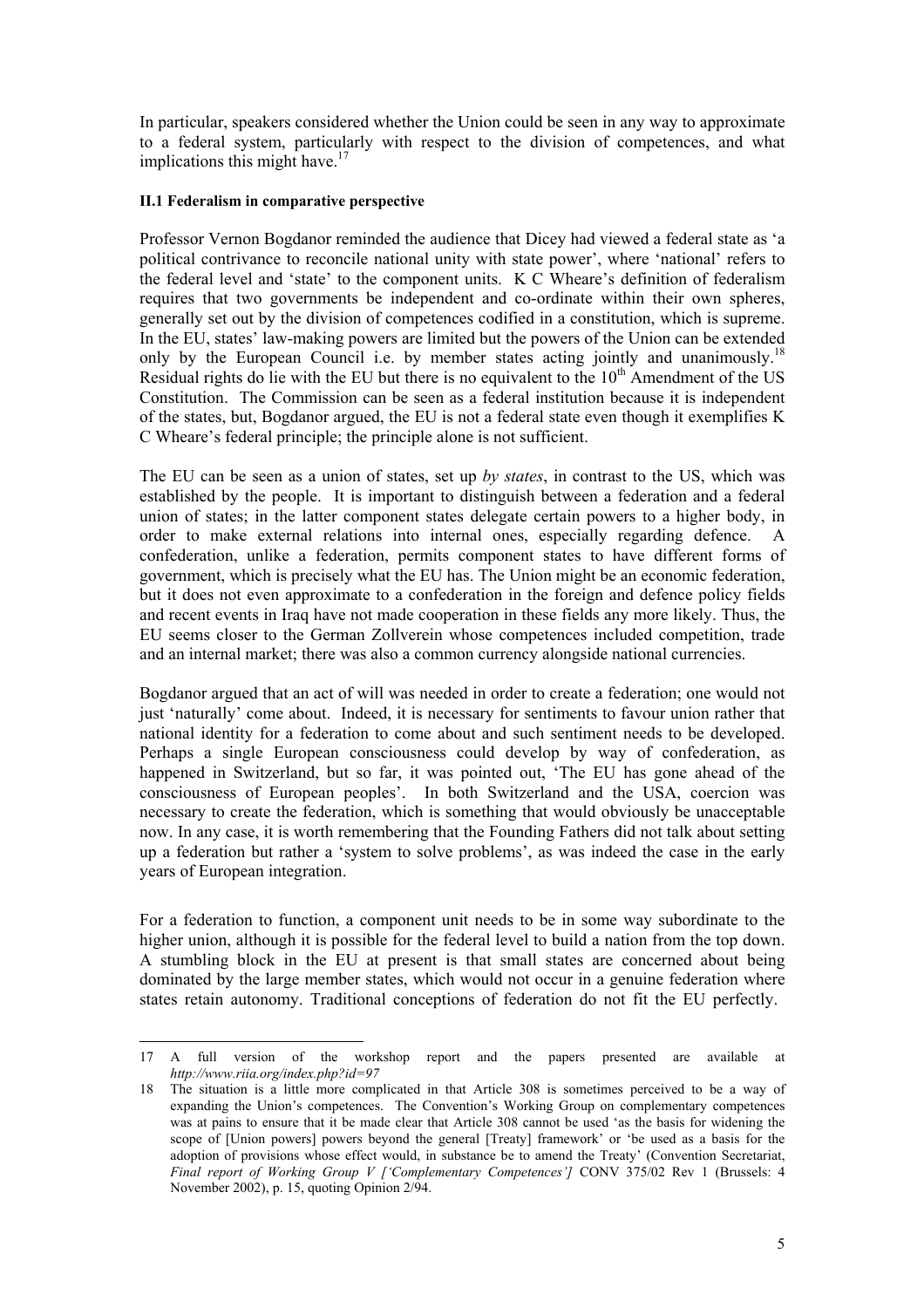Instead, the EU could be evolving towards something new. Weiler contends that the EU has the external appearance of a state but is not actually a state. However, one might be able to argue that the EU could be a new type of state. After all, one only needs to see how the concept of state has evolved over time to see that it need not be a constant. What about the relationship between economic and political unity? Economic unity is not necessarily a precondition for powerful political union. Could there be something in the nature of the internal market that has stifled impulses towards political unity at higher levels, Bogdanor wondered? Also, if a common foreign and security policy is a key feature of a federal state, why is the UK so in favour of creating a Council Presidency for continuity in the EU's CFSP? There is significant public support for CFSP, so maybe it is the elites rather than the people who are not yet ready for integration in this area.

Moreover, it was noted, there may be intergovernmental decision-making in non-Community policy areas, but even these relations are very different from intergovernmental relations between other states, especially in the fields of justice and home affairs. EU relations have a different quality from and an institutional dimension not usually present in other intergovernmental negotiations. Rather than considering the EU as a federal state, federation or federal union of states, perhaps it is better to view the EU as a system of multi-level governance, where sovereign rights are shared and divided between supranational, national, and subnational institutions.

As Bogdanor pointed out, Wheare's criteria for the federal principle entail the presence of a constitution, that the constitution be supreme and that there be an independent arbiter of that constitution.[19](#page-5-0) While some would dispute the idea that the EU already has a constitution, it is possible to argue that the founding treaties as amended occupy that function.<sup>20</sup> Moreover, the European Union can be seen to have another prerequisite of a federation, a supreme judicial arbiter, in the form of the European Court of Justice, which interprets EU law and, in particular, has asserted the supremacy of EU law over national law. Thus, in her presentation, Erin Delaney (Centre of International Studies, Cambridge) argued that one key element of a federation is the presence of a supreme judicial arbiter. Such a body interprets the constitution (N.B. only the federal court, not state courts, has the right to do this), monitors the division of competences between the states and centre, conducts judicial review, oversees a bill of rights; it may also exercise an integrative influence through monitoring the uniformity of the federation.

To date, Delaney argued, the European Court of Justice (ECJ) has had an integrationist, even federalizing, influence on the European Union, but is it actually a federal court? Member states and Community institutions have access to the ECJ, and, under Article 230 of the Amsterdam Treaty (formerly Article 173), so do individuals. Though this access for individuals is very limited, its provision moves away from the principles of public international law that governed the original Community legal system.

Article 234, under which national courts request interpretations of Community law from the ECJ, is of central importance in creating a constitutional order from the Treaties, but it requires co-operation from the national courts. However, although the ECJ acts as an interpreter of Community law, it does not directly monitor any division of competences, and judicial review is conducted by the national courts. If one of the hallmarks of a federation is

<span id="page-5-0"></span><sup>19</sup> Vernon Bogdanor, 'Federalism and the Nature of the European Union', p.2, available at *http://www.riia.org/pdf/research/europe/Bogdanor.pdf*

<span id="page-5-1"></span><sup>20</sup> Prior to the start of the Convention there was a good deal of hostility to the idea of calling any Union treaty a constitution, notably in the UK. There was also a heated debate in the UK in the latter stages of the Convention as to whether the draft constitution put forward by Giscard represented a quantum change in the nature of the EU or merely some 'tidying up' of the treaties, as the Government's representative on the Convention, Peter Hain, asserted. While the draft would seem to go beyond mere 'tidying up' in terms of the proposed changes to the institutional framework of the Union, much in the existing treaties can be construed as endowing the Union with a constitution already.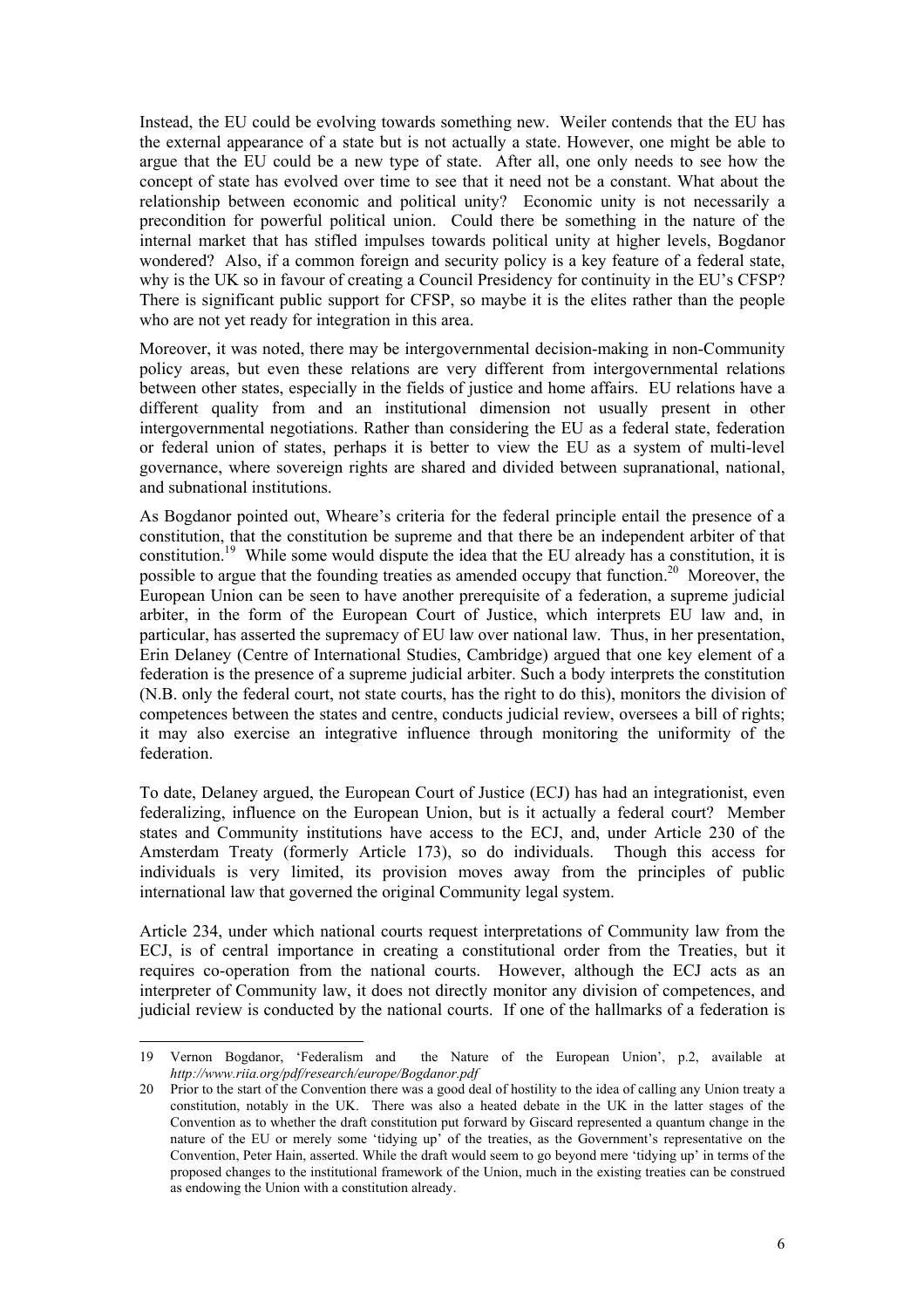its relationship to the people, the ECJ would seem to be too inaccessible to constitute a federal court in this respect as people have to go via national courts. (On the other hand, Tanja Börzel points out, the ECJ enforces federal law by empowering domestic actors.) That the ECJ does not equate to a federal court matters only if the EU wants to become a state, Delaney argued. Along with most participants in the workshop that was not something that Delaney predicted happening. However, she did envisage one potential problem associated with delimiting competences more clearly. Divided (as opposed to shared) competences could lead to an adversarial relationship between the ECJ and national courts: when a disagreement arises, who has *Kompetenz-Kompetenz*? A delimitation of competence would change the nature of the European legal system, and it is not clear that the current procedures, namely Articles 234 and 230, would be enough to protect European interests as the co-operative relationship between the ECJ and national courts disintegrates, which Delaney believes is beginning to happen. Thus any formal delimitation of powers enshrined in a new constitution should be supplemented with a stronger role for the ECJ.

Ta[nja](#page-1-0) Börzel argued that the principle of federalism allows a better understanding of the EU than traditional theories of IR or European integration because it 'does not rely on a statecentric ontology'[.21](#page-6-1) She suggested that the Union is a federal *system*, not a federal *state*, but that it is on the way to being federal, even though a federal system will not necessarily become a federal state.

Börzel outlined two models of federalism, the dual federalist or separation of powers model and co-operative federalism, as practised in the United States and Germany respectively. The separation of powers or 'dual federalism' seen in the USA emphasizes the institutional autonomy of different levels of government, aiming at a clear separation of powers between the union and the states. Competences are allocated according to policy sectors rather than policy functions. By contrast, Co-operative federalism as practised in Germany is based on a functional division of powers among different levels of government. The federal level makes the laws and the subunits implement them. Most competences are therefore shared, but to compensate the lower level of governance for its lack of 'self-determination', the units have strong participatory rights in decision-making at the federal level. The EU requires the consent of member states to legislate even in its areas of exclusive competence, which ensures that states retain significant leverage over the EU. Moreover, as is the case in Germany, it is typically the member states which are responsible for the implementation of EU law. Thus, Börzel argued, the EU corresponds more closely to the cooperative model of federalism.

#### <span id="page-6-0"></span>**II.2 Federalism in practice: Belgium, Canada, Germany & Switzerland**

l

Turning to specific examples of federalism, Paolo Dardanelli and Clive Church outlined the development of the country to which the EU is so often compared, the **Swiss federation**. Switzerland can be described as a confederation before 1848 and a federation afterwards. In fact, Dardanelli asserted, it is the last phase of the confederation (1815-1848) that has parallels with what the EU is going through now, except that then the emphasis was on security, not economics. The drive for political modernization and economic integration at that time led to pressure for federalization, although this was resisted by the smaller states,  $2^2$ resulting in a brief civil war. After the 1848 Constitution, the cantons retained residual powers and a stake in federal decision-making.

<span id="page-6-1"></span><sup>21</sup> Tanja A. Börzel, 'What can Federalism teach us about the European Union? The German Experience', p. 2, available at *http://www.riia.org/pdf/research/europe/Borzel.pdf*

<span id="page-6-2"></span><sup>22</sup> This is in rather stark contrast to the EU where it is the small members that are pushing hardest for a federal Europe in order to protect themselves from the large members.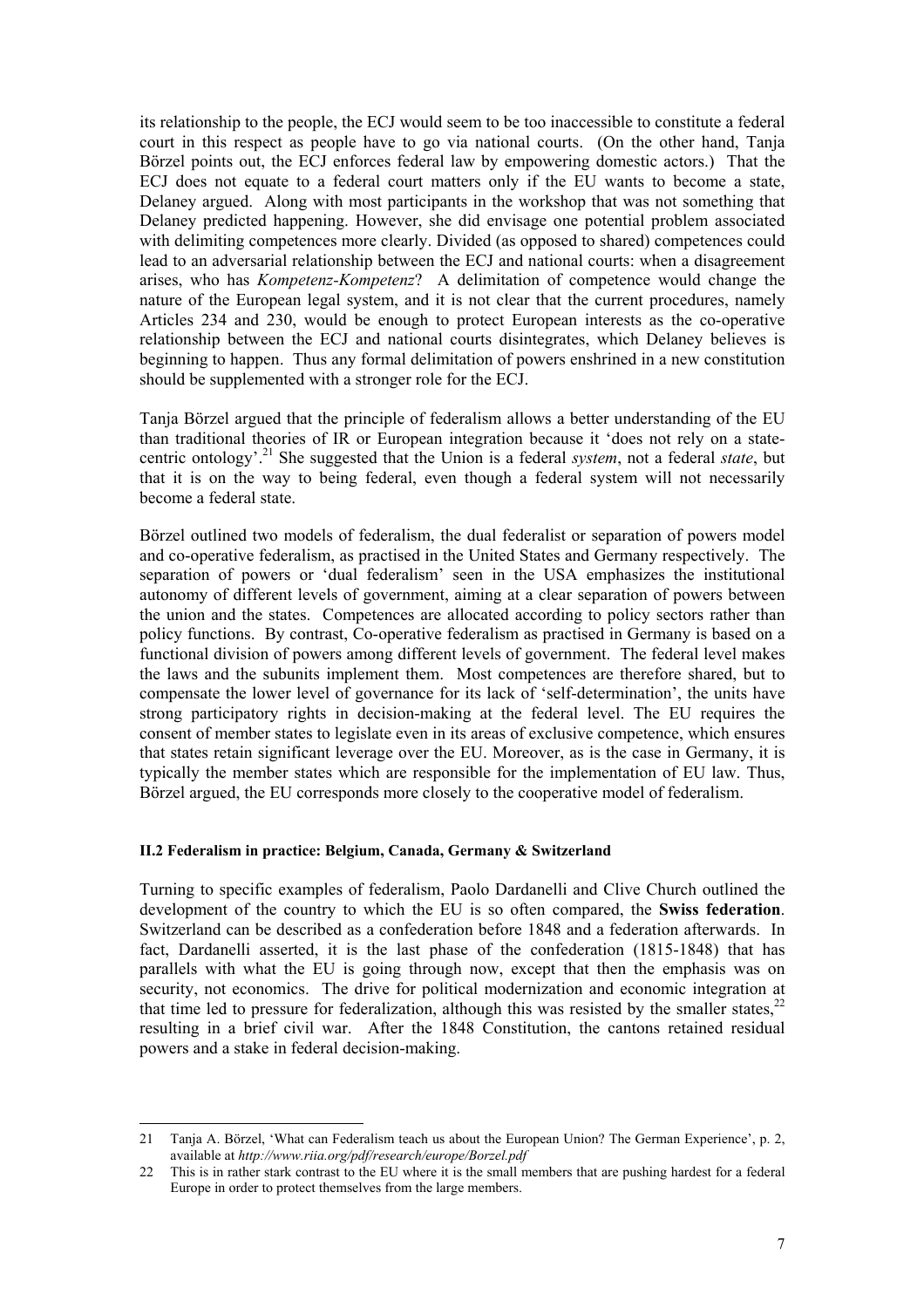There are three types of competence in Switzerland – cantonal, joint and confederal. Confederal competence is spelt out explicitly in the constitution, especially regarding the creation of a single economic space. After the introduction of the constitution, there followed a slow but definite process of centralization in terms of legislation; implementation and taxraising ability largely remained with the cantons, which raise and spend more than the federation.

In the Swiss variant of federalism, institutions rather than ethnicity provide the basis for national identity, which rests on a bottom-up view of the state. Direct democracy (through referenda) is an important part of Swiss political culture, which, with the possible exception of adopting a new European constitution through a referendum, cannot realistically be applied to the EU, partly because a mature civil society is needed for referenda to work. Although one might argue that the EU is composed of 15 states each with mature civil societies this is not the case at the European level; the issue is again, perhaps, one of 'no demos'.

As co-operative federalism tends to blur responsibilities, making it unclear where accountability lies, it may not be appropriate as a model for the EU when the 'democratic deficit' is so stark. Where the example of Switzerland is useful is in showing that the *mechanisms* for permitting a transfer of competences from one level to another are more important than their initial distribution. States' constitutions are organic, and should not preclude amendment of the federal constitution should that become appropriate. This theme would recur in MEP Andrew Duff's remarks on the European Convention.

Discussing **Canada**, Gerry Baier pointed out that Wheare had defined the 1867 British North America Act as 'quasi-federal' because it lacked the necessary guarantees of provincial autonomy for the units to play a co-ordinate rather than a subordinate role. The early introduction of judicial review to act as umpire between the two levels of government allowed the practice, if not the theory, of Canadian federalism to adhere to Wheare's requirement that two levels of government be independent and co-ordinate within their own spheres.

Canada's constitution has two lists of competences rather than the more common situation of a single list of competences with residual competences accruing to the other level. Most competences are conceived as 'water-tight compartments': there is very little overlap, although co-operative federalism has increased since the 1960s, thereby marginalizing the importance of federal judicial review, which is in important in dual federalist systems such as the United States.

Since the failure of constitutional change in 1992, governments have come to rely increasingly on intergovernmental agreements to co-ordinate initiatives and to demonstrate the responsiveness of the federal system. Enforcement is a problem, so recent agreements have containedi internal dispute resolution mechanisms, which emphasize compromise and co-operation. The 'creeping informalism' of Canadian federalism raises the issue of democratic accountability: it may be a pragmatic way to resolve disputes, but it is much more difficult for citizens to take the federal government to court for abusing its constitutional authority.[23](#page-7-0)

Wilfried Swenden outlined the federal history of another multi-lingual state: **Belgium**. Belgium was transformed from a unitary to a federal state little more than a decade ago as a way of accommodating ethno-linguistic cleavages between the Dutch-speaking majority and the French-speaking minority. There are two types of federated entities in Belgium: communities, determined by language (French, Dutch or German); and regions, which are

<span id="page-7-0"></span><sup>23</sup> Arguably this is similar to the situation in the European Union at present, although as outlined below, the draft Constitution agreed by the Convention on the future of Europe contains proposals that seek to clarify the division of competences within the Union.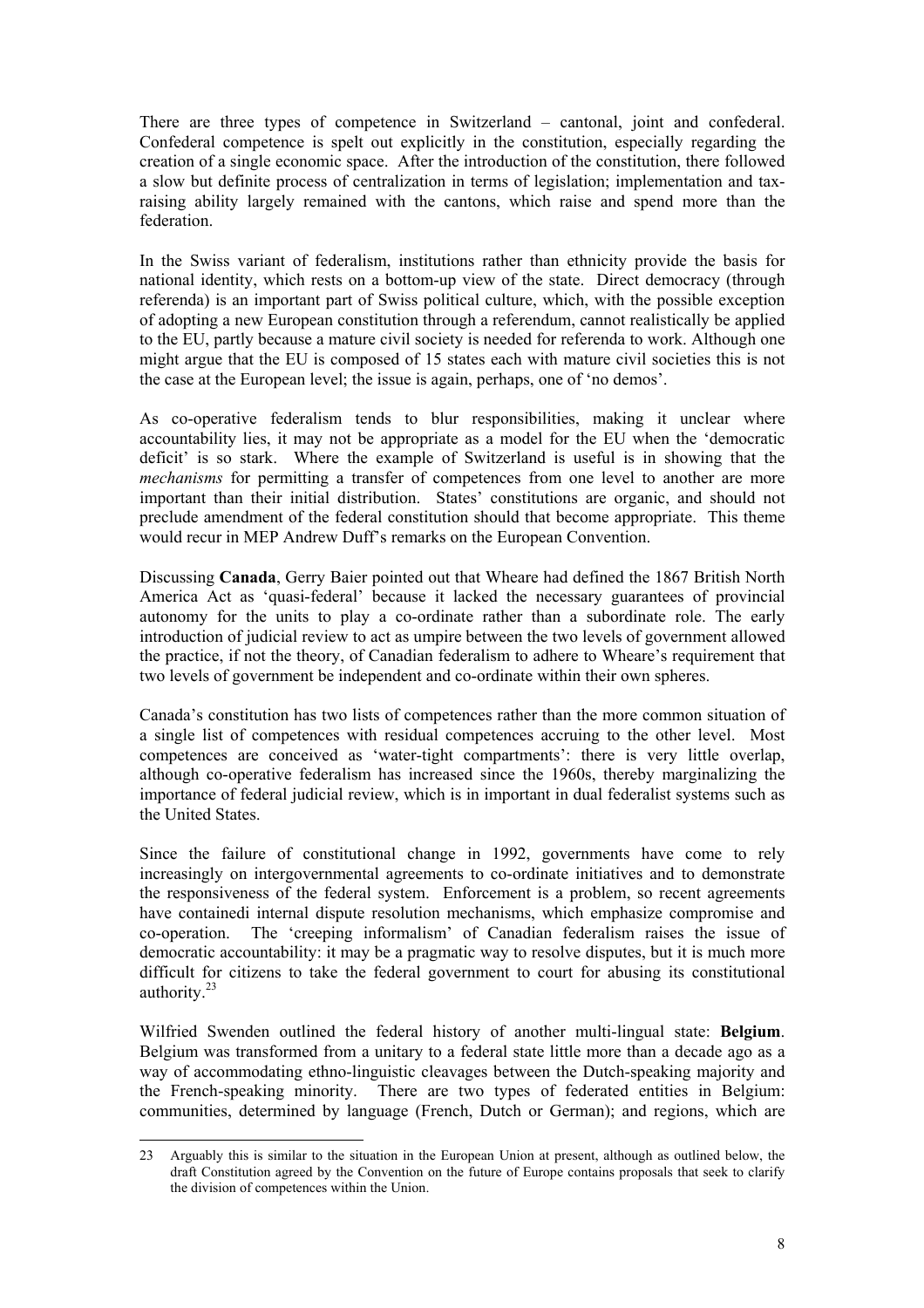<span id="page-8-1"></span>territorially determined (Brussels is a region but not a community, whereas Flanders and Walloonia are both regions and communities). The federal executive comprises equal numbers of French- and Dutch-speaking members, and takes decisions by consensus.

Belgian law contains a very detailed catalogue of competences but there is no hierarchy of laws in Belgium; federal and regional law have the same status, so the system can only work when competences rarely overlap, making this a dual federalist system albeit rather different from the US model. There is no separation of functions – the level that legislates also implements. The regions have foreign-policy capacity in the fields in which they have competence, and can sign treaties in those fields. However, the centre has powers in defence, justice, internal security and fiscal policy. Social security also remains almost exclusively at the federal level, thereby allowing for redistribution of resources between regions. The primary responsibilities of the communities are education and pensions. Regions deal *inter alia* with employment policy, urban renewal, energy policy, agriculture and external trade. Constitutional reforms do not require the support of regional parliaments or the people in referenda.

Looking at the **German case**, Börzel pointed out that the *Länder* enjoy strong representation at the *Bund* or federal level through the *Bundesrat*, the second chamber of the federal legislature. However, the directly elected *Bundestag* (and the federal government) provides a counter-weight to this sub-unit representation, and also a focus for a federal identity and political legitimacy. By contrast, neither the Commission nor the European Parliament effectively balances the Council of the European Union. Similarly, vertical party integration is strong in both German chambers, but is virtually non-existent in the EU, as is any effective transnational lobbying from top European industrial associations, Börzel argued.

The EU suffers from a 'double legitimacy' trap: weak input legitimacy (from restricted participation) used to be compensated by output legitimacy (from efficiency); this is no longer the case because member states are deprived of the ability to act in areas to do with the internal market (especially in macroeconomic stabilization) yet such powers are not conferred on the Union either. Börzel suggested that in order to escape this trap the EU should move closer to the German model of co-operative federalism. Under this scenario the Council of the EU would develop into a second chamber of the European Parliament (EP), and the EP would be placed on equal footing with the Council in the legislative process. The Commission would become the true European government with tax and spending capacities independent of the member states. Input legitimacy also needs to be strengthened by bringing European citizens closer to the decision-making process *before* decisions are made.

# <span id="page-8-0"></span>**II.3 The Convention and Division of Competences**

Looking explicitly at the questions facing the Convention Angelika Hable and Andrew Duff implicitly demonstrated that Börzel's proposals are not likely to come about in the short or medium term. Hable raised several key constitutional questions facing the Union and concerns that could arise from proposed changes to the constitutional order in Europe. The first question facing the Convention is that of attribution of competences: 'Who is responsible for attributing competence? The constitution or the member states?' How should the treaty and particularly the attribution of competences be amended? There had been suggestions that the treaty should be 'split' in order to permit an easier amendment process for the nonconstitutional aspects of the treaty, although this suggestion was ultimately dropped.<sup>24</sup> The

l 24 The idea of splitting the treaties was proposed by the European Commission in 2001 following work undertaken by the European University Institute in Florence. Commission of the European Communities,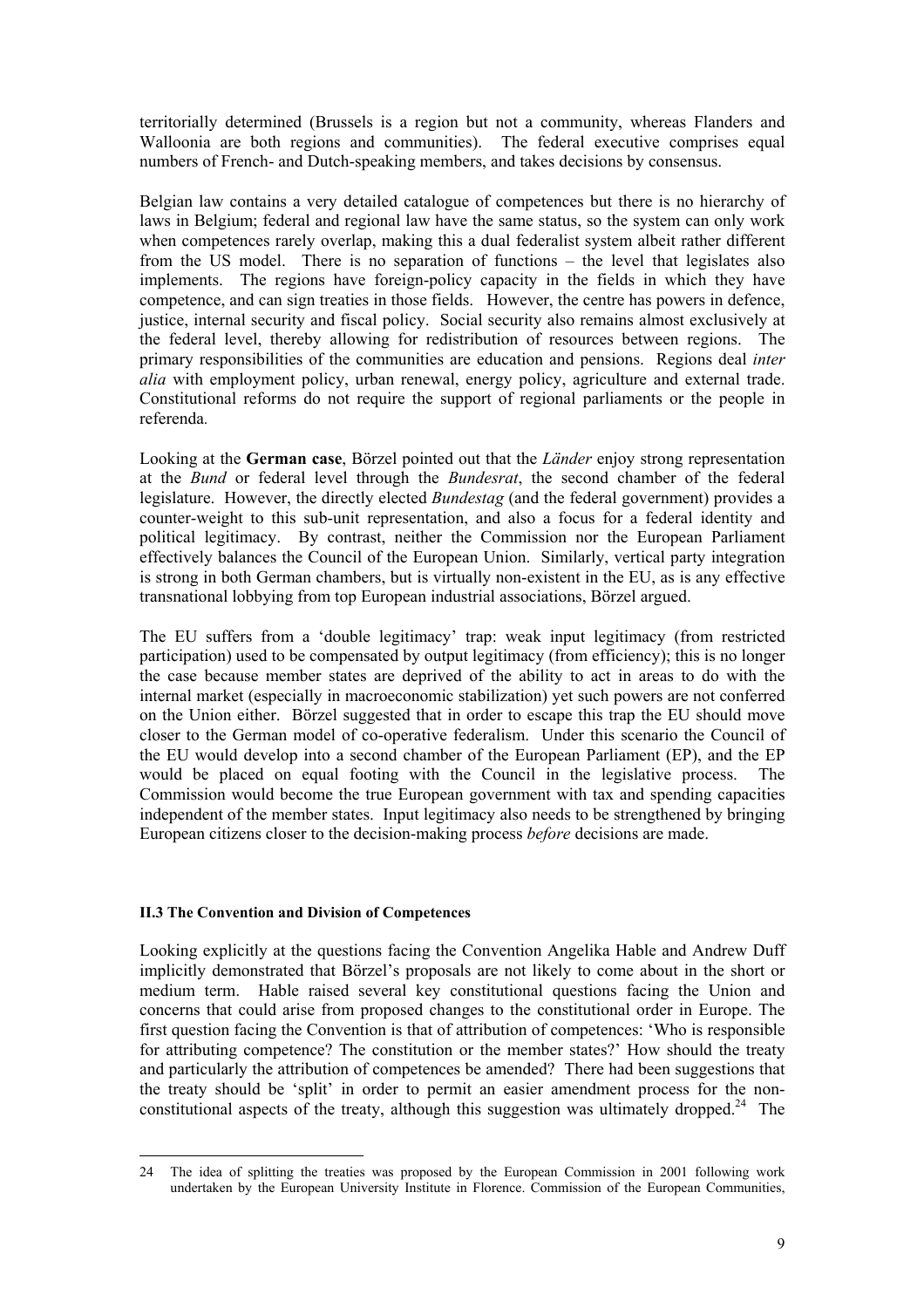Bourlanges and Badinter Reports both suggest ways of amending the treaties that would move away from the traditional mechanisms whereby it is the member states acting unanimously who can amend the treaties.<sup>25</sup>

There is also a question about who should be the final arbiter of constitutionality if an act of secondary EU law conflicts with national constitutions. Stephane Griller had argued that member states should retain residual competence to control 'acts of secondary law that are manifestly *ultra vires* or seriously fall below the EU standard of fundamental rights protection' because the EU is not yet a state.<sup>26</sup>

The Draft Constitution produced by the Praesidium outlines three 'classical' categories of EU competence: *exclusive*, *shared* with the member states, and *supporting measures* (original called complementary competences). Any policy not explicitly mentioned in the treaties remains exclusive to the member states. However, in addition to these formal categories, there are also separate categories in the area of CFSP, co-ordination of economic policy, and other extra categories of shared competence. Hable questioned whether these additional categories were necessary given that one of the Convention's aims was to simplify matters. There was also a danger, Hable argued, of the pillar system re-entering through the back door.

In Hable's opinion, exclusive competences at EU-level should be limited to i) external trade in goods, ii) monetary policy with regard to members of EMU, iii) urgent actions to interrupt or reduce economic relations with third countries, iv) areas of implicit external competences. For clarity, it would be necessary to decide whether to aim for a step towards federalism with a clearer separation of powers or to retain the present decision-making procedures adapted to the requirements of an EU of 25; the current draft Constitution did not do so, Hable asserted.

Andrew Duff, a member of the Convention, Vice-President of the EP delegation to the Convention; Chair of the Caucus of Liberal Members on the Convention, outlined the achievements of the Convention so far. There was general agreement among conventioneers that the three pillars of the Union should be merged; that the executive and legislative functions of the EU need to be fully separated; that the instruments for implementation and decision-making procedures need to be streamlined; a consensus had also developed on the need for the Union to strengthen its capacity to act at home and abroad. In line with the thinking among conventioneers, Duff argued that it is necessary to retain flexibility in the system; creating something too rigid would be disastrous. He pointed out that practitioners view all competences in the Union as 'shared', though some are 'more shared than others', and that it was important to make this clear to the average EU citizen.

In a round-table discussion that looked at the controversial issues of tax harmonization, defence policy, social policy and internal security, Toomas Ilves (former Foreign Minister of Estonia) drew attention to the link between taxation and social policy. He pointed out, for instance, that the ageing populations of Europe will mean more older voters who will want to move freely about the EU, collecting their pensions wherever they happen to be resident. Although the new, small state of Estonia agrees with the old, large state of the UK on the need to defend the national prerogative in these sensitive areas, Ilves hinted that some compromise would be necessary given the nature of the EU's internal market.

1

*Communication from the Commission – A Project for the European Union*, COM(2002) 247 final (Brussels: 22 May 2002), p. 18.

<span id="page-9-0"></span><sup>25</sup> For a full discussion of this issue, please see, Angelika Hable, 'Visions on the reform of competences in the European Convention', available at http://www.riia.org/pdf/research/europe/Hable.pdf

<span id="page-9-1"></span><sup>26</sup> See Griller, 'Grundrechtsschutz in der EU und in Österreich. Gutachten zum 12. Österreichischen Juristentag' in *Verhandlungen des Zwölften Österreichischen Juristentages*, Band I/2, Wien 1994, pp. 7ff, 49 ff, 54, 55, cited in Ibid., p.6.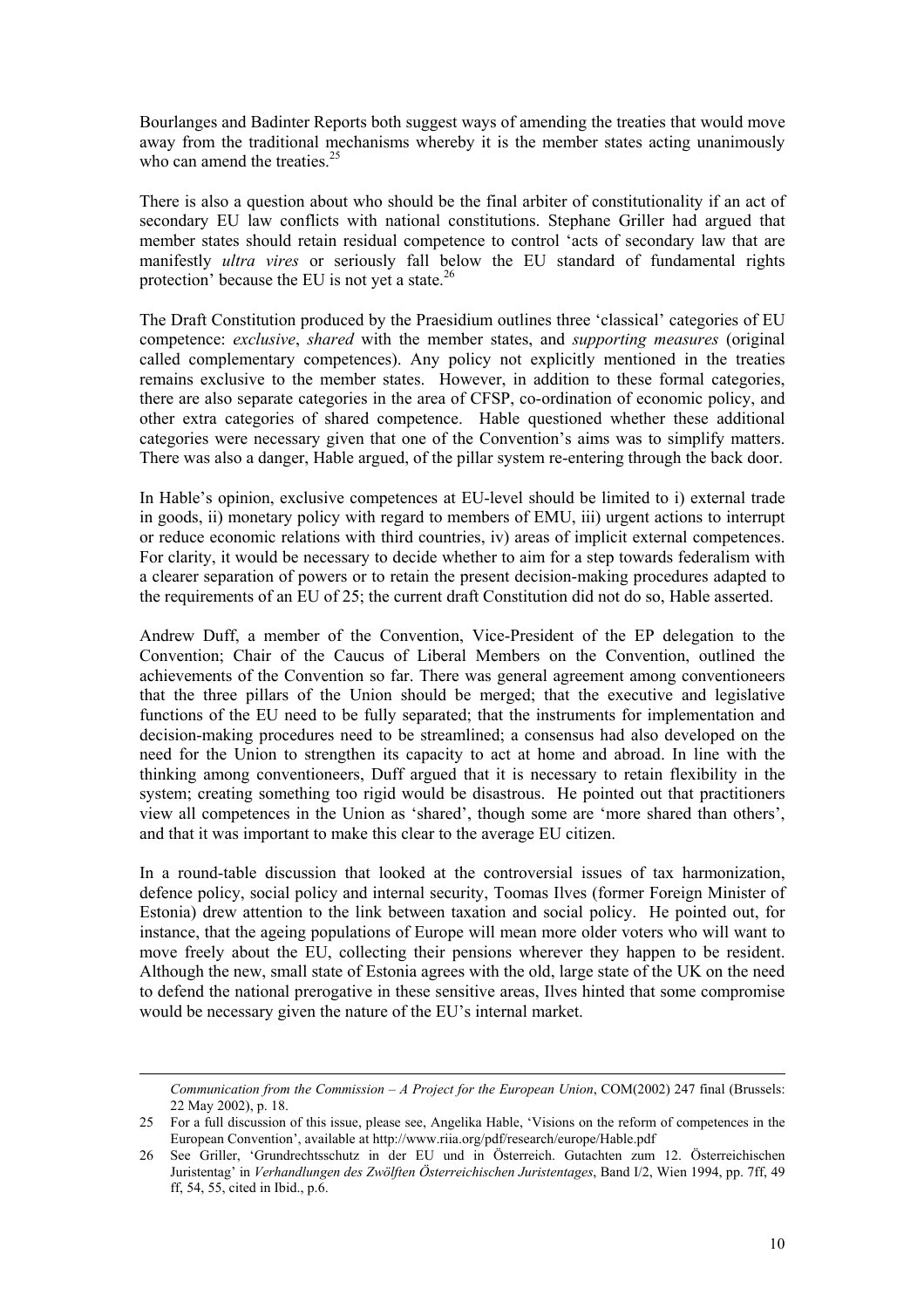There has been very limited progress regarding internal security and defence in the Convention, Ilves claimed; a point that seemed to be vindicated by the Convention's draft Constitution adopted on 13 June. However, the consequences of the Schengen regime at the EU's borders and the free movement of people within the EU would nonetheless necessitate a European Police Force at some stage in the future. Ilves called defence the 'sine qua non' of integration, but he feared only a disaster would bring about the right conditions for political change in this area.

Continuing on the theme of defence, Reinhardt Rummel argued that instead of a dichotomy between internal and external security, we should think of a continuum along which different issues fall. The EU should remain flexible in order to adapt to changing conditions. He was sceptical about whether the Europeans could deal with significant threats given their reluctance to pay for defence resources, and urged the EU to intertwine the non-military component of security (which it already has) with the military component of security, which it currently lacks. The Europeans need to 'think big' – in terms of 25-30 members – in order to contribute their 'fair share' to global security.

Geoffrey Edwards echoed Rummel's insistence on flexibility, arguing that 'form should follow function'. By asking 'What do we want from Europe?', Edwards presented the British approach to the Convention, emphasizing that the UK prefers co-operation and co-ordination between sovereign states, whose governments remain the primary source of legitimacy of the EU. Therefore, although the UK supports ending the pillar structure, it would still require CFSP and justice and home affairs to remain intergovernmental. The Convention, Edwards felt, had come at the wrong time to look at these issues with clarity in the UK: the question of membership of the euro had yet to be resolved, and the Iraq crisis had cast a shadow on proceedings.

Rounding off the session of national perspectives on the Convention and division of competences, Mette Eilstrup-Sangiovanni pointed out that the European debate in Denmark is in many ways similar to that in the UK. It has been 'held hostage' to the 'opt-out school' versus the 'stay-in school' argument. The government, using the slogan 'a slimmer but stronger EU', insisted on clarification of the distribution of competences. Meantime, whereas in general Danes want to reduce EU-level actions, they are in favour of giving the EU enhanced competence in the internal security field. Danes have insisted on retaining the entire welfare sector exclusively at the state level, Eilstrup-Sangiovanni maintained, but there was a willingness to delegate some social policy.

# <span id="page-10-0"></span>**II.4 Conclusions from the workshop**

Lessons can be drawn from other federal systems and the means they employ to divide or share competences, provide for judicial review and allow individual citizens access to the centre when looking at the European Union. However, the EU is a unique institution that combines a federal first pillar of Community competence with more intergovernmental second and third pillars, even if the formal pillar structure is to be removed. The issues being raised in the Convention refer to institutional reform and legal questions but avoid a full discussion of the structure of the Court of Justice. Perhaps the EU is destined to create a new type of hybrid political system borrowing federal principles in areas of international trade and the internal market, but reserving more traditionally 'sovereign' issue areas as member state competences. Certainly, areas of defence and tax harmonization, typically seen in federal states, appear to be held particularly dear to wide range of states in the soon-to-be enlarged EU, and are unlikely to be ceded easily or quickly to the federal level. We have seen a steady expansion of EU (or federal) competence over the past fifty years, with further increases possible or probable in some policy areas. Whether the current *impasse* over foreign policy indicates that the plateau of integration has been reached, or whether it is just another hurdle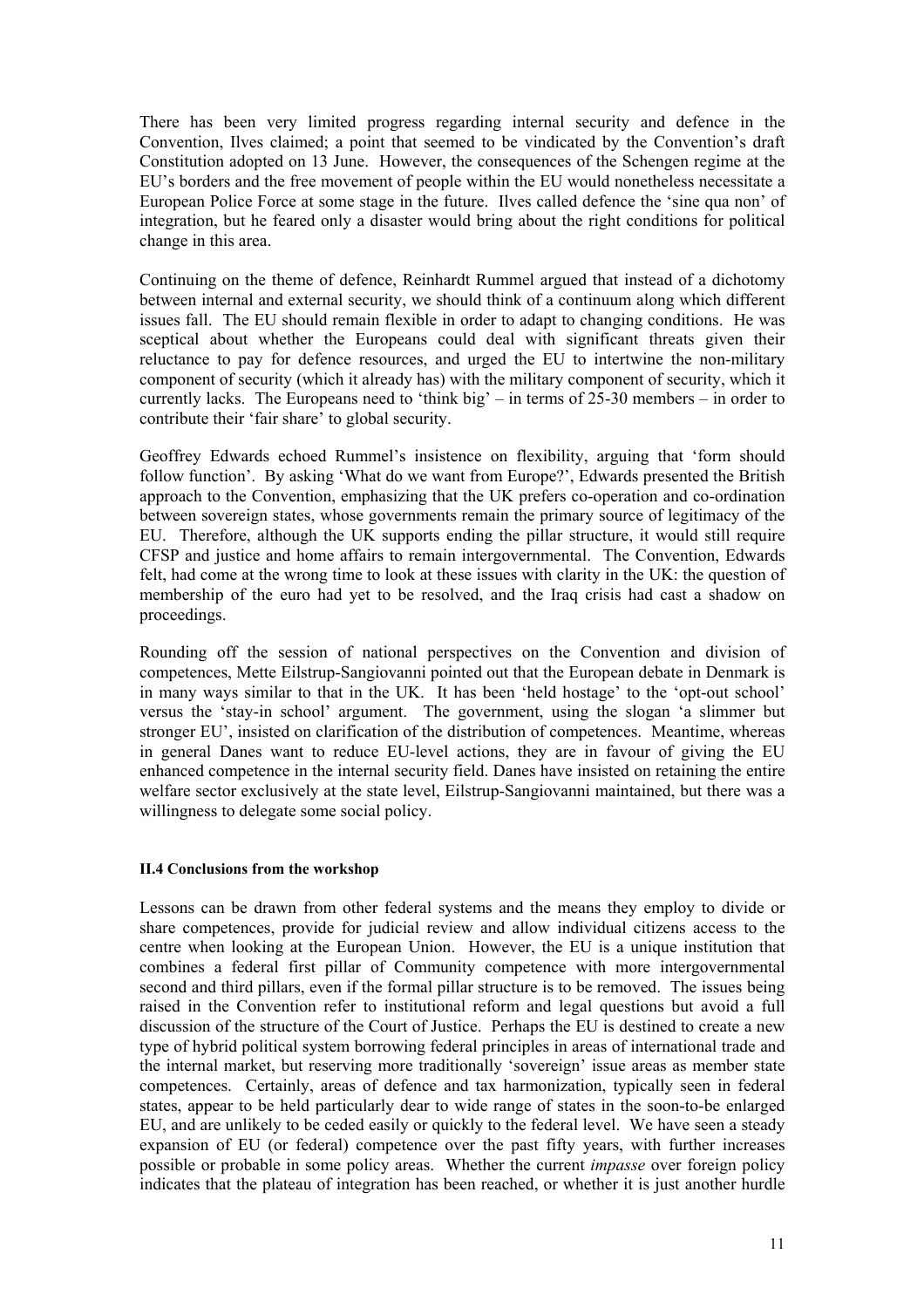on the path of further federalization, remained open at the time of the workshop and as we shall see below by the end of the Convention as well.

# <span id="page-11-0"></span>**III. The Convention's Work on Competences**

#### <span id="page-11-1"></span>**III.1 Preliminary work on delimitation of competences**

John Tomlinson and Lena Hjelm-Wallen outlined the tasks facing the Convention in the area of competences extremely well in a joint contribution to the Convention in October 2002:

Many [citizens] are unclear about the division of competences between the Union and the Member States. This gives rise to unjustified fears of a drift of power to the centre with no adequate democratic oversight.

… the Treaties do contain provisions which set out where the Union has competences. But they are unsystematic and scattered throughout the Treaties. And the different levels of competence that the Union can exercise – exclusive, shared, limited to supporting national action – are nowhere clearly explained: they emerge from the wording of individual policy chapters and the case law of the Court of Justice.

This is unsatisfactory. A new constitutional Treaty should set out clearly the **principles** underlying the division of competences, the **scope** of the Union's competences, and explain **the different ways in which the Union can exercise these competences**. [27](#page-11-2)

After an initial discussion in the plenary session (15-16 April) the Praesidium produced a discussion paper on 'Delimitation of competence between the European Union and the Member States – Existing system, problems and avenues to be explored<sup> $\dot{\text{}}$ </sup> in May 2002.<sup>28</sup> The paper noted that the current system represents an attempt to ensure flexibility and the need for 'precision in delimiting the competences'[29](#page-11-4) but also recognized that the system is rather opaque.

The Praesidium nevertheless identified three types of legislative competence held by the Community/Union: **exclusive**, **concurrent** (or shared) and **complementary**. [30](#page-11-5) Briefly, exclusive competence is where the Union alone may adopt rules in a policy area, including the common commercial policy, the Common Customs Tariff and monetary policy for eurozone states. Concurrent competence is more complicated, covering areas in which 'Member States may legislate until such time and insofar as the Union/Community has not exercised its powers by adopting rules, which it may do as of right. Once the Union/Community has legislated in such an area, Member States may no longer legislate in the field covered by this legislation, except to the extent necessary to implement it, and the legislative rules adopted have precedence over those of the Member States.<sup>31</sup> Finally, complementary competence refers to areas where the Community/Union's scope for action is only in support of member states' action in areas where competence remains primarily with the member states. This title was deemed to create some confusion and members of the Convention argued that it should be changed to something a little more comprehensible such

<span id="page-11-2"></span><sup>27</sup> European Convention Secretariat, *Contribution by Ms. Lena Hjelm-Wallen, member and Lord Tomlinson, alternate member of the Convention: 'Competences'* CONV 377/02 (Brussels: 29 October 2002), p. 3.

<span id="page-11-3"></span><sup>28</sup> CONV 47/02.

<span id="page-11-4"></span><sup>29</sup> Ibid., p. 2.

<span id="page-11-5"></span><sup>30</sup> Ibid., pp.6-7. There are other types of competence outside the legislative sphere. In particular, it is the member states that are largely responsible for implementing legislation.

<span id="page-11-6"></span><sup>31</sup> Ibid., p. 7.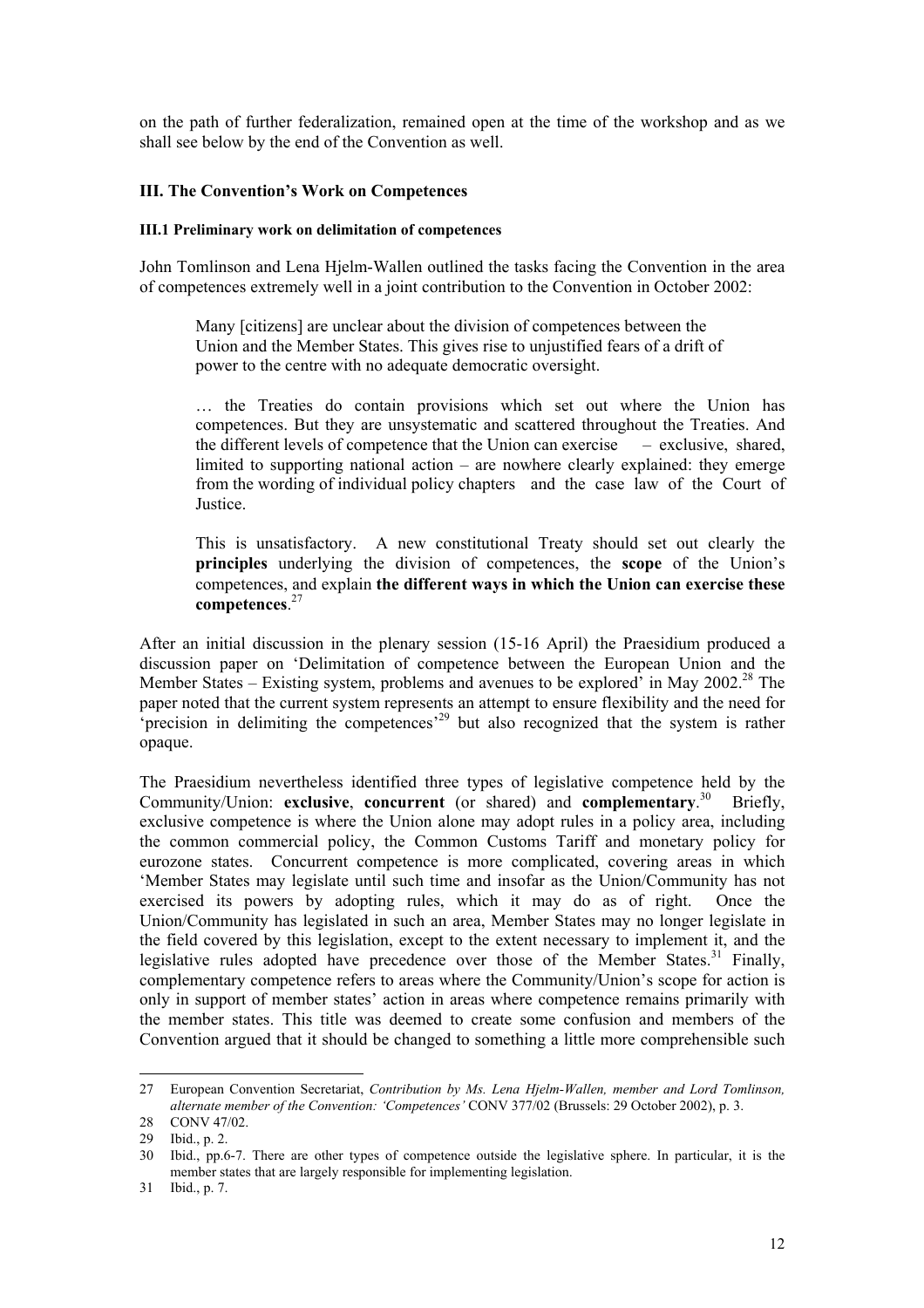as 'residual' or 'partial' competence.<sup>32</sup> (The Union has competence only in areas that the member states have granted it; any powers not conferred on the Union remain with the member states. Member states thus retain full competence over all policy areas that are not mentioned in the Treaties, an issue that certain members of the Convention felt might usefully be clarified for the benefit of the citizens.)

Precisely how competences should be delimited was one question facing the Convention. Yet, as the Praesidium pointed out, 'there is no "ideal" system for the delimitation of competence'.<sup>33</sup> Even a catalogue of competences, which was initially favoured by some members of the Convention, may lead to difficulties when there is a conflict between different levels of government. Since it is also a less flexible system than some others, it became clear very early in the work of the Convention that the idea of a catalogue of competences was unlikely to win much support and so it was quickly dropped. As Peter Glotz and others pointed out, efforts 'to make rigid distinctions between the respective competences of the Union and the member states is not the right approach. Flexibility has allowed the Union and its members to respond rapidly and pragmatically to new challenges.'[34](#page-12-2) Moreover, as the European Commission pointed out, the nature of the EU as an entity that 'brings together states and peoples via a unique form of political integration' means that almost all EU policies have both national and European dimensions, i.e., they are primarily shared or complementary (or shared) competences.[35](#page-12-3)

The Commission felt that an adequate classification of powers could not be produced, arguing that, 'the Union must act within the limits defined by the Treaty and respect national identities. A catalogue of powers is legal fiction and not a viable option to achieve this. In contrast, the means for limiting the way in which the European Union uses its powers should be improved.<sup>36</sup> Despite the Commission's scepticism, however, the Convention was to consider whether there could be further clarification of 'the provisions assigning powers to the European Union in certain areas'.<sup>37</sup> For most this should be something more flexible than a catalogue of competences.<sup>38</sup> The Convention was also to look at whether there were areas in which powers could be devolved back to the member states or, conversely, where it might be desirable to extend competence to the Union.<sup>39</sup>

As Glotz *et al* noted in their joint contribution, there was also a need for a set of principles on how the competences, howsoever delimited, should be exercised.<sup>40</sup> Since the use of EU competence depends on the principle of subsidiarity, the monitoring of the delimitation of competences was an area of concern for the Praesidium and for several working groups, notably those on Subsidiarity and National Parliaments as well as that on Complementary

<span id="page-12-0"></span>l 32 European Convention Secretariat, Note summarising the meeting [of Working Group V on Complementary Competences] on 9 July 2002 CONV 186/02 (Brussels: 12 July 2002), p.3; *Note summarising the meeting [of Working Group V on Complementary Competences] on 6 September 2002* CONV 251/02 (Brussels: 9 September 2002), p.3.

<span id="page-12-1"></span><sup>33</sup> CONV 47/02, p. 11.

<span id="page-12-2"></span><sup>34</sup> *Contribution from Mr Peter Glotz, Mr Peter Hain), Ms Danuta Hübner, Mr Ray McSharry, Mr Pierre Moscovici, members of the Convention: Division of competences* CONV 88/02 (Brussels: 14 June 2002), p. 2.

<span id="page-12-3"></span><sup>35</sup> COM(2002) 247 final, p. 20. The issue was debated in the 15-16 April plenary session of the Convention.

<span id="page-12-4"></span><sup>36</sup> Commission of the European Communities Press Room, *Commission proposes a far-reaching overhaul of the European Union* IP/02/750 (Brussels: 22 May 2002), available at http://europa.eu.int/rapid/start/cgi/p. 2.

<span id="page-12-5"></span><sup>37</sup> CONV 47/02, p.15

<span id="page-12-6"></span><sup>38</sup> See for example the Contributions by Glotz et al and by Duff et al, CONV 88/02 and CONV 178/02.

<span id="page-12-7"></span><sup>39</sup> Additionally, the Praesidium was concerned about the monitoring of the delimitation of competences. However, since the mechanisms for monitoring are driven either by the national parliaments, which are covered elsewhere in the Convention and elsewhere in the CONVEU network, or by the ECJ, whose remit is not per se part of the work of the Convention, the issue will not be addressed here. Suffice it to say that the national parliaments' monitoring of subsidarity, which is something that they could have done without any treaty reform, was the source of much discussion within the Convention.

<span id="page-12-8"></span><sup>40</sup> CONV 88/02, p.3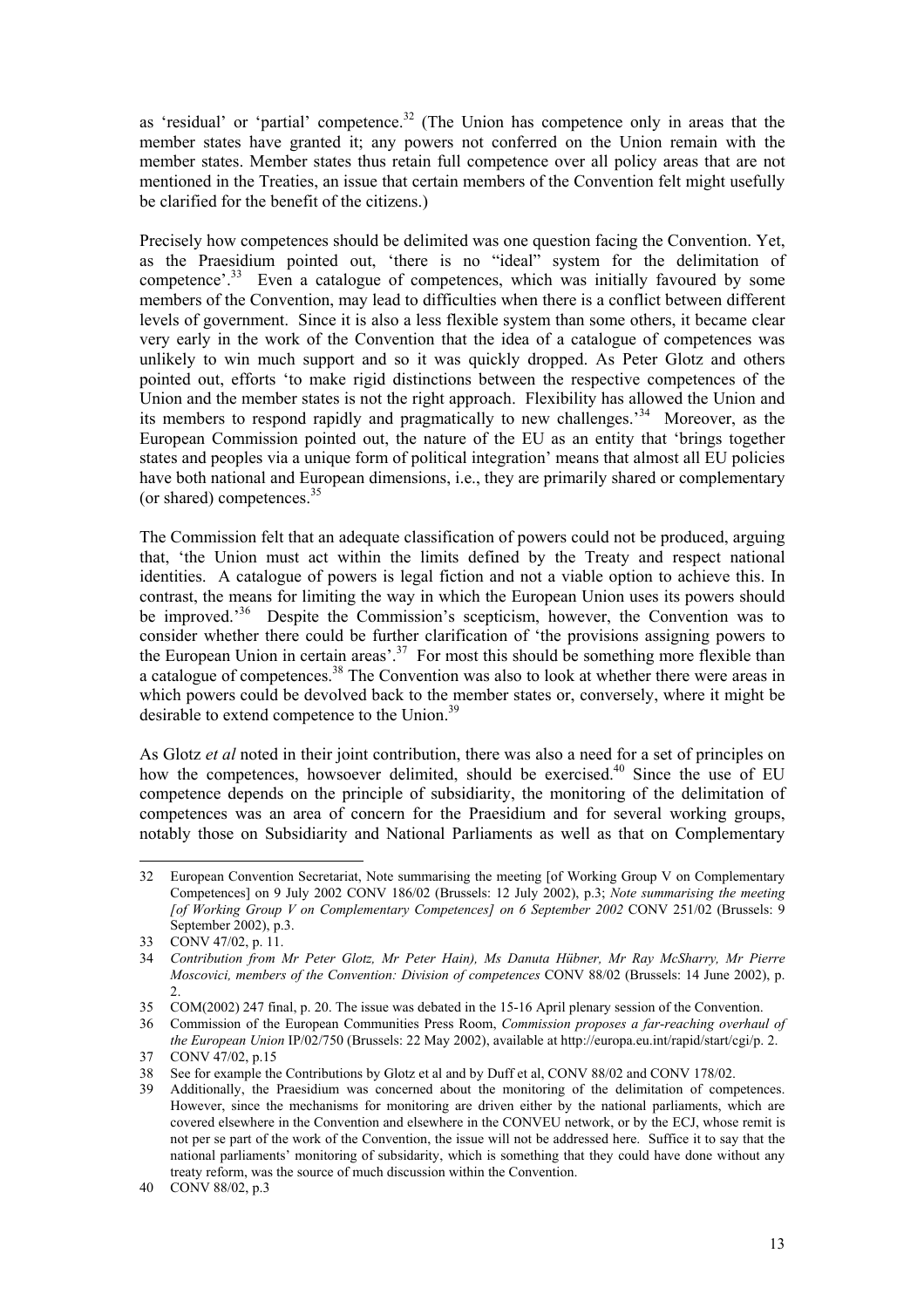Competences.[41](#page-13-1) As the Working Group on the Principle of Subsidiarity noted, the better the competences of the Union are delimited the better the prospects for applying the principle of subsidiarity.<sup>[42](#page-13-2)</sup>

There was a strong belief that *ex ante* monitoring of subsidiarity by national parliaments (*ex post* monitoring is somewhat different and the expectation is that it should be done by the European Court of Justice).<sup>43</sup> This is in some respects a very difficult issue since the Union cannot determine what national parliaments do in terms of monitoring EU legislation. National parliaments are free to engage in scrutiny without any treaty reform; some states do currently engage in detailed scrutiny, others do rather less. It is true, however, that if the Commission were to submit draft legislation to national parliaments at the same time as to the European Parliament and to the Council, national parliamentarians could more effectively monitor subsidiarity.[44](#page-13-4) Some members of the Convention suggested a new body to monitor 'compliance with the principle of delimitation of competence'[45](#page-13-5) would be desirable but ultimately this idea did not win the support of the Convention.<sup>46</sup>

### <span id="page-13-0"></span>**III.2 From Preliminary draft Constitutional Treaty to Draft Constitution**

In October 2002, Convention President Giscard d'Estaing presented the first of a series of draft constitutional documents. The first document was intended to be in Giscard's words 'l'architecture de la future constitution européenne'[.47](#page-13-7) Already this was a step further than many had anticipated prior to the opening of the Convention, when the UK in particular had seemed deeply opposed to the idea of a constitution. By October 2002, however, it seemed to be generally accepted that the draft should be for a Constitutional Treaty.<sup>48</sup> The draft was very much a framework document, offering little guidance as to whether the proposed constitution was likely fundamentally to alter the nature of the Union. However, the draft did indicate how certain articles would be fleshed out, including some in Part One, Title III on 'Union competences and actions'.[49](#page-13-9)

Article 7 was to outline the principles of Union action, while Article 8 was intended to establish two key principles: 'that any competence not conferred on the Union by the Constitution rests with the Member States' and 'the primacy of Union law in the exercise of the competences conferred on the Union'. Neither principle was new but their incorporation into the draft Treaty was important in indicating that powers would be attributed by the member states, not by the constitution, and re-iterating the doctrine of the supremacy of EU law. Article 8 was to set out rules for 'the effective monitoring of subsidiarity and proportionality.' It was envisaged that Article 9 would list categories of competence, Article 10 the areas exclusive Union competence, Article 11 the areas of shared competence, and

<span id="page-13-1"></span><sup>41</sup> See, for example, CONV47/02, pp.18-19, European Convention Secretariat, *Conclusions of Working Group 1 on the Principle of Subsidiarity* CONV 286/02 (Brussels: 23 September 2002).

<span id="page-13-2"></span><sup>42</sup> CONV 286/02

<span id="page-13-3"></span><sup>43</sup> Ibid., p. 2. This view was also articulated by the European Commission, Commission of the European Communities Press Room, *Communications from the Commission A project for the European Union Questions and Answers* MEMO/02/103 (Brussels: 22 May 2002), pp. 2-3.

<span id="page-13-4"></span><sup>44</sup> See CONV 286/02 for proposals by the Working Group on the Principle of Subsidiarity, pp. 5-7. The Working Group acknowledged that some reforms could be brought about within the existing treaties but others would require treaty amendment, notably to the Protocol on the application of the principles of subsidiarity and proportionality. CONV 286/02, p.2.

<span id="page-13-5"></span><sup>45</sup> CONV 47/02, p. 19

<span id="page-13-6"></span><sup>46</sup> Duff *et al*, for example, argued that such a body would be impracticable, 'offend the principle of separation of powers by treading on the prerogatives of the European Parliament' and, as a de facto third chamber, be 'an unaffordable luxury. CONV 178/02, p.4.

<span id="page-13-7"></span><sup>47</sup> Valéry Giscard d'Estaing, *Présentation de l'Avant project d'un Traité constitutionnel*, Session Plenière 28- 29 Octobre 2002, p. 2.

<span id="page-13-8"></span><sup>48</sup> European Convention Secretariat, *Summary report of the plenary session – Brussels, 28 and 29 October 2002* CONV 378/02 (Brussels: 31 October 2002), p. 1.

<span id="page-13-9"></span><sup>49</sup> *Preliminary draft Constitutional Treaty* CONV 369/02 (Brussels: 28 October 2002), pp. 10-11.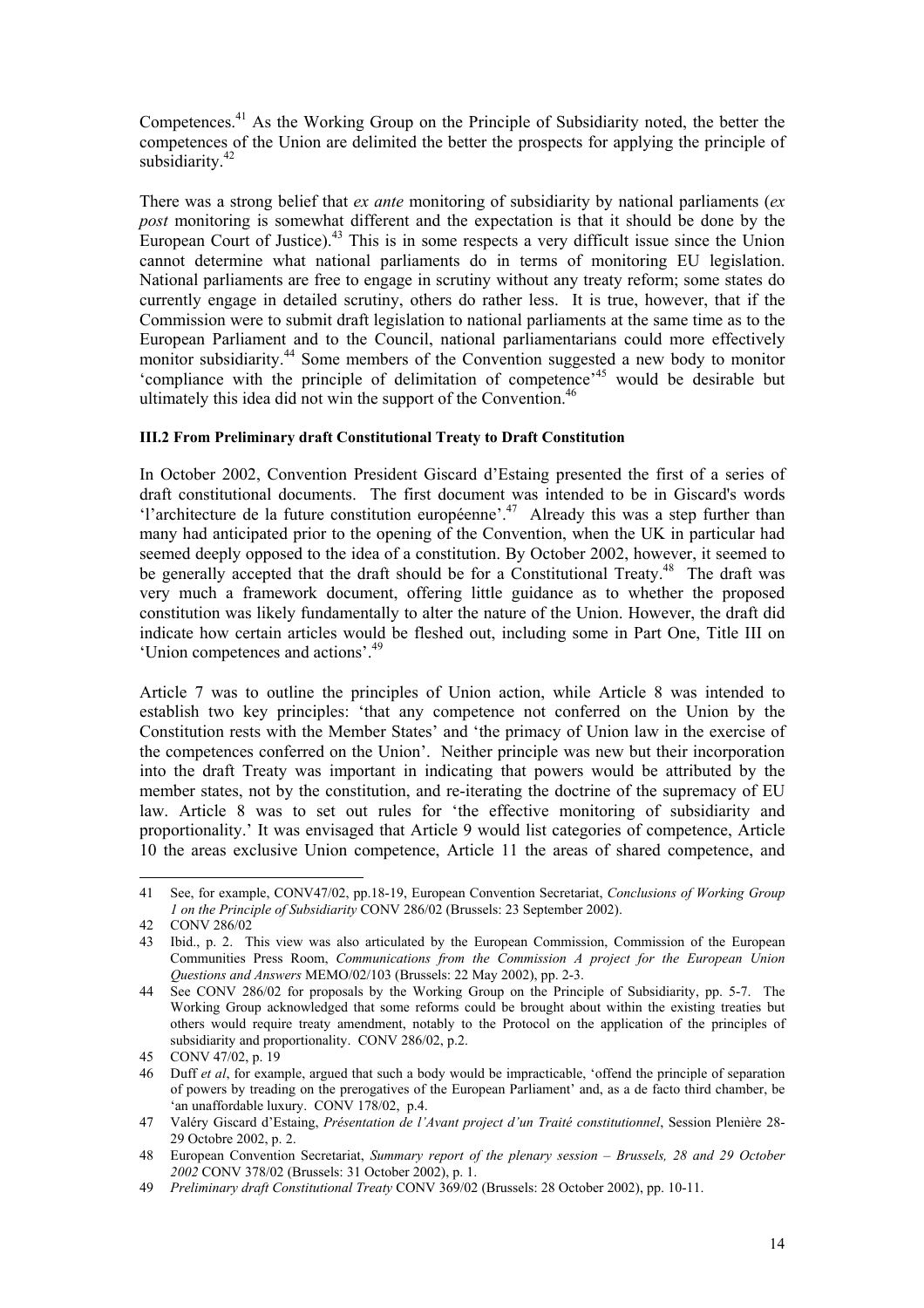Article 12 the areas in which the Union supports or coordinates member state action (the equivalent of the 'complementary competence').

In addition to three areas of competence outlined in Articles 10-12, which essentially matched the definitions that the Praesidium had identified back in May 2002, the draft also proposed in Article 13 yet another group of areas where 'Member States may define and pursue common policies, within the Union framework and according to specific rules'. This seemed, then to be re-inserting an element of complexity into the proposed treaty, as Hable noted (see above). Potentially even more confusing, however, was the decision to divide the draft treaty into parts, not for the purpose of permitting ease of amendment in some areas but rather so that the 'Union's policies and implementation' could be outlined in depth in Part Two. The idea of simplifying the Treaties and bringing Europe closer to the people seemed to be as far away as ever.

Giscard presented the various proposed Articles in a piecemeal fashion, with Articles debated in groups in the plenary sessions of the Convention. Members of the Convention and alternates also submitted various proposed amendments, some of which were incorporated into a full draft constitution. The draft was presented in two volumes, one containing Part One, the other containing Parts Two, Three and Four, where Part Two, covering the Charter of Fundamental Rights was new, on 26 and 27 May respectively[.50](#page-14-1) In addition to the text of Part One in the first volume, however, was a 'draft text with comments' in Annex 2. That document made explicit how and why changes had been made to the wording of particular draft treaty articles, including whether and why certain amendments had been accepted or otherwise.<sup>51</sup> Part One retained the format proposed in October but fleshed out the Articles in detail. The revised Part One Title III on Union Competences was accepted without further amendment by the Convention meeting in late May and early June. The final version as submitted by Giscard to the Convention on 12 June and to the European Council meeting in Thessaloniki on 20 June is reproduced below.

# <span id="page-14-0"></span>**IV. Conclusions**

The draft agreed by members of the Convention achieves certain key aims. It succeeds in outlining clearly the principles underlying the division of competences within the Union and it makes explicit the fact that the Union's powers are conferred on it by the member states, not the constitution. Moreover, it ties the principles of subsidiarity and proportionality to the issue of competences in such a way that the Union should neither be rendered impotent nor be able to wield excessive power. The draft constitution makes clear the broad areas in which the Union has exclusive or shared competence and where it has only the right to undertake 'supporting, coordinating or complementary action' (the term 'complementary competence' finally having been removed).

So far, so good, one might argue. A clear set of definitions and a clear indication of who does what. However, the matter is not quite so simple. The draft has retained the 'other areas' that had been mentioned in Article 13 of the October draft. Now 'coordination of economic and employment policies' is enshrined in Article I-14 and common foreign and security policy is in Article I-15. Thus there will not be three categories of competence but at least five, which does not entirely help clarification and simplification. Moreover, while the draft articles are in many ways drafted in such a way that they should be acceptable to the members of the IGC (in marked contrast to the battles still to be fought over institutions), there is still major disagreement about the way certain decisions should be reached. After all, qualified majority

<span id="page-14-1"></span><sup>50</sup> Respectively, European Convention Secretariat, *Draft Constitution, Volume I – Revised text of Part One* CONV 724/03 (Brussels: 26 May 2003) and European Convention Secretariat, Draft Constitution, Volume II – Draft text of Parts Two, Three and Four CONV 725/03 (Brussels: 27 May 2003)

<span id="page-14-2"></span><sup>51</sup> CONV 724/03, Annex 2.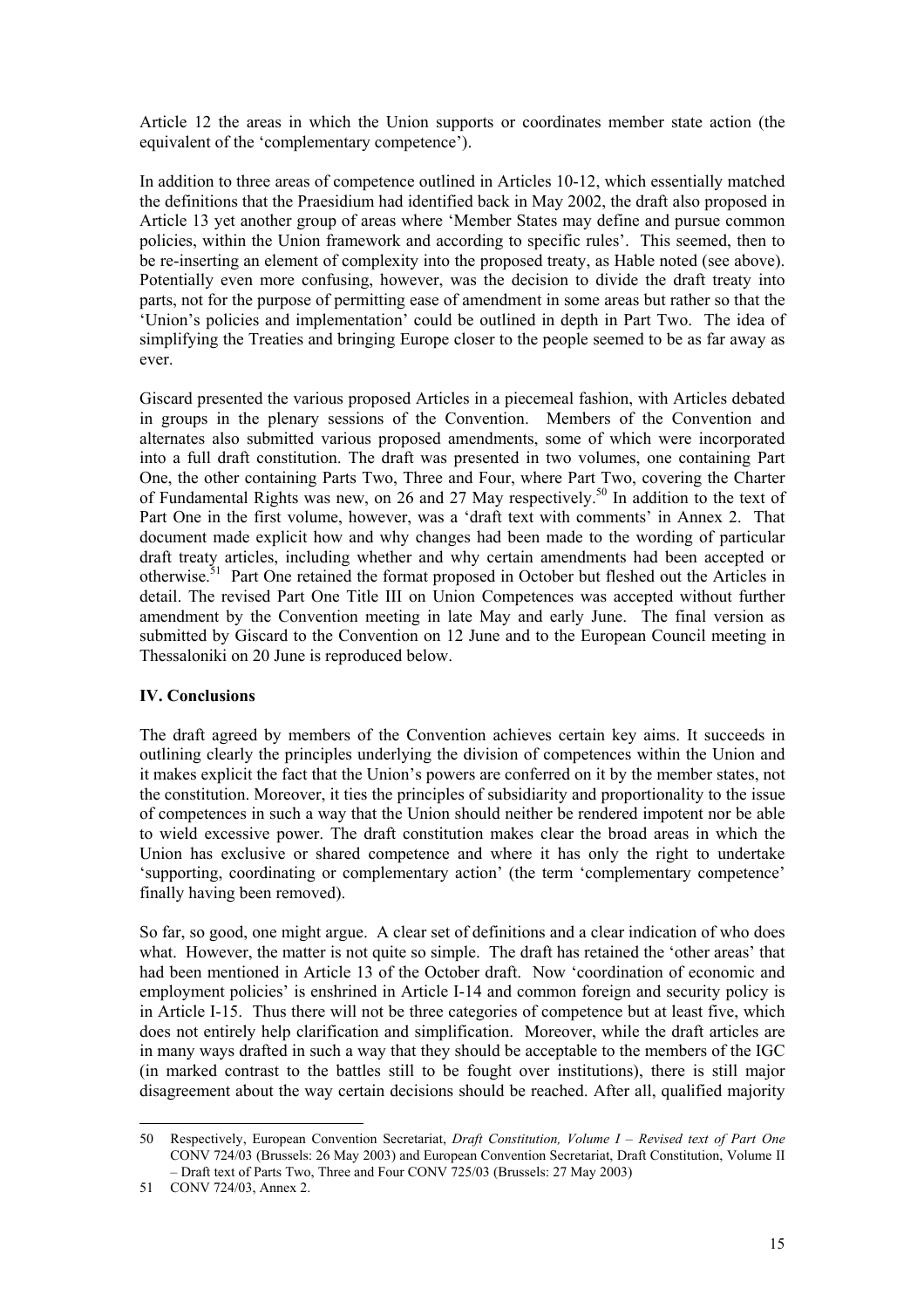voting is not the rule in all areas and it is not at all certain that member states will converge on change in the areas of, for example, tax harmonization or foreign policy.

Broadly speaking, however, the draft does achieve its objectives in the area of delimitation of competences and should prove acceptable to the Intergovernmental policies in this regard.

### **Sources**

- Commission of the European Communities, *Communication from the Commission A Project for the European Union*, COM(2002) 247 final (Brussels: 22 May 2002)
- Commission of the European Communities Press Room, *Commission proposes a far-reaching overhaul of the European Union* IP/02/750 (Brussels: 22 May 2002), available at http://europa.eu.int/rapid/start/cgi/
- -----, *Communications from the Commission A project for the European Union Questions and Answers* MEMO/02/103 (Brussels: 22 May 2002)
- Andrew Duff, *Blueprint for a Federal Europe*, Press Release available at http://www.andrewduffmep.org/Press%20Releases/PR%20120902.html
- -----, ed., *The Treaty of Amsterdam Text and Commentary* (London: Federal Trust for Education and Research, 1997)
- European Convention Secretariat, *Delimitation of competence betteen the European Union and the Member States – Existing system, problems and avenues to be explored*, CONV 47/02 (Brussels: 15 May 2002)
- -----, *Contribution from Mr Peter Glotz, Mr Peter Hain, Ms Danuta Hübner, Mr Ray McSharry, Mr Pierre Moscovici, members of the Convention: Division of competences* CONV 88/02 (Brussels: 14 June 2002)
- -----, *Contribution from Mr Andrew Duff and M. Alain Lamassoure, M. Olivier Duhamel, M. Karel De Gucht, Mme Sylvia Kaufmann, M. Josef Zieleniec, members of the Convention, and Mme Pervenche Berès, alternate member. 'Issues of competence and subsidiarity, and confusion arising therefrom'* CONV 178/02 (Brussels: 9 July 2002)
- -----, *Note summarising the meeting [of Working Group V on Complementary Competences] on 9 July 2002* CONV 186/02 (Brussels: 12 July 2002)
- -----, *Note summarising the meeting [of Working Group V on Complementary Competences] on 17 July 2002* CONV 209/02 (Brussels: 19 July 2002)
- -----, *Note summarising the meeting [of Working Group V on Complementary Competences] on 6 September 2002* CONV 251/02 (Brussels: 9 September 2002)
- -----, *Simplification of the Treaties and drawing up of a constitutional treaty* CONV 250/02 (Brussels: 10 September 2002)
- -----, *Contribution by Mr Andrew Duff, Member of the Convention 'A Model Constitution for a Federal Union of Europe'* CONV 234/02 (Brussels: 3 September 2002)
- -----, *Conclusions of Working Group 1 on the Principle of Subsidiarity* CONV 286/02 (Brussels: 23 September 2002)
- -----, *Contribution by Ms. Lena Hjelm-Wallen, member and Lord Tomlinson, alternate member of the Convention: 'Competences'* CONV 377/02 (Brussels: 29 October 2002)
- -----, *Preliminary draft Constitutional Treaty* CONV 369/02 (Brussels: 28 October 2002)
- -----, *Summary report of the plenary session Brussels, 28 and 29 October 2002* CONV 378/02 (Brussels: 31 October 2002)
- -----, *Final report of Working Group V ['Complementary Competences']* CONV 375/02 Rev 1 (Brussels: 4 November 2002)
- -----, *Draft Constitution, Volume I Revised text of Part One* CONV 724/03 (Brussels: 26 May 2003)
- -----, *Draft Constitution, Volume II Draft text of Parts Two, Three and Four* CONV 725/03 (Brussels: 27 May 2003)